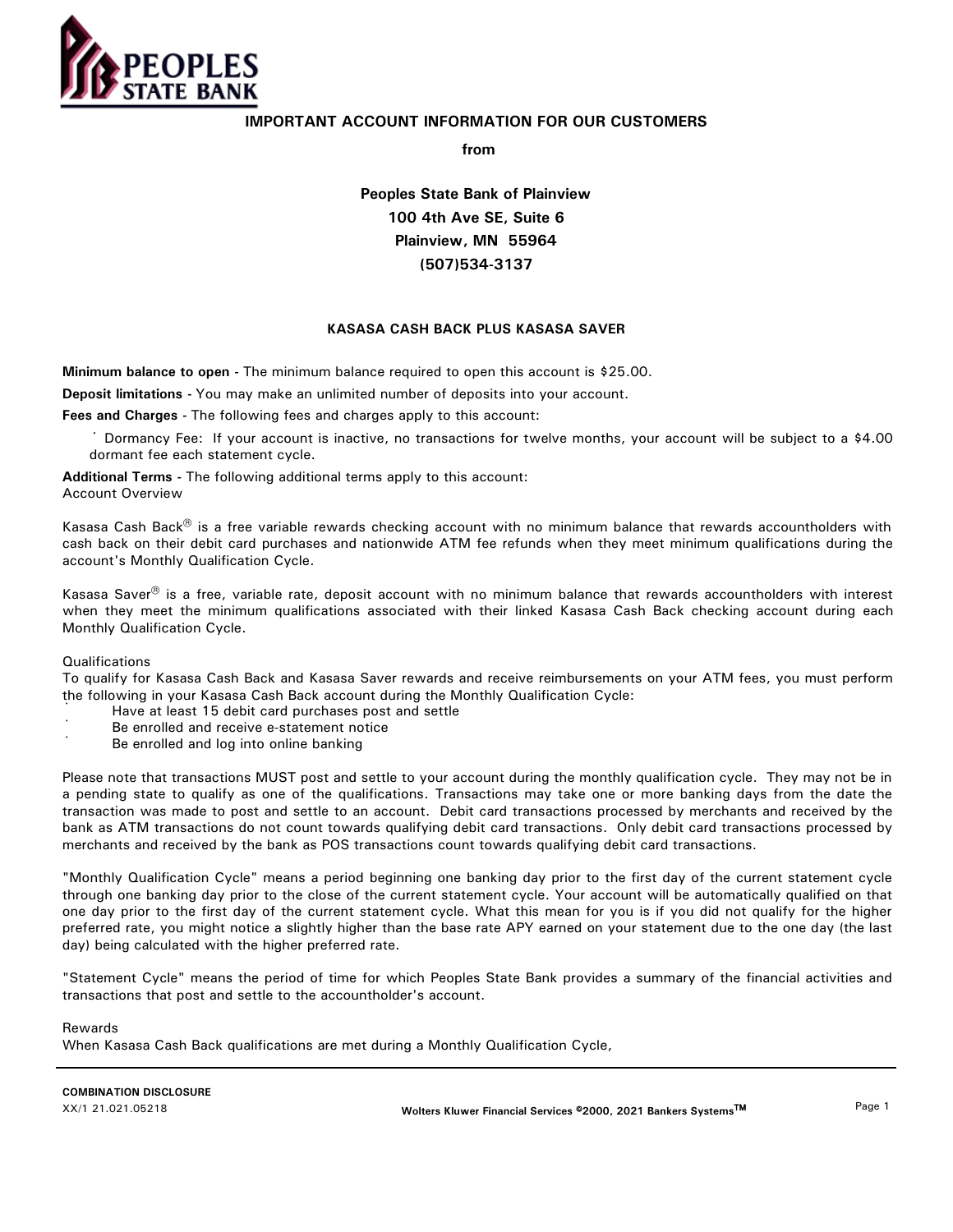Kasasa Cash Back: You will receive (1) 4% cash back on up to a total of \$250.00 debit card purchases that post and settle to the account during that cycle period up to a maximum cash back earned of \$10.00 per Monthly Qualification Cycle, as well as (2) reimbursements up to an aggregate total of \$20.00 (max. \$4.99 per single transaction) for nationwide ATM withdrawal fees imposed by other financial institutions and incurred during the Monthly Qualification Cycle in which you qualified. An ATM receipt must be presented for reimbursements of individual ATM withdrawal fees of \$5.00 or higher. We reimburse ATM withdrawal fees based on estimates when the withdrawal information we receive does not identify the ATM fee. If you have not received an appropriate reimbursement, we will adjust the reimbursement amount if we receive the transaction receipt within sixty (60) days of the withdrawal transaction.

Kasasa Saver: When your Kasasa Cash Back qualifications are met during the Monthly Qualification Cycle, Tier 1: An interest rate of 0.20% will be paid only for that portion of your daily balance that is \$10,000.01 or more. The annual percentage yield (APY) for this tier will range from 0.75% to 0.25%, depending on the balance in the account. Tier 2: An interest rate of 0.75% will be paid on the portion of your daily balance in your Kasasa Saver account that is less than \$10,000.01. The annual percentage yield (APY) for this tier is 0.75%.

Cash back payments and ATM fee refunds will be credited to your Kasasa Saver on the last day of the current Statement Cycle.

When Kasasa Cash Back qualifications are not met, you will not receive cash back on debit card purchases, ATM withdrawal fees are not refunded, and the interest rate on your entire balance in your Kasasa Saver account will be 0.01% with an annual percentage yield (APY) of 0.01%.

Rates and rewards are variable and at our discretion may change after the account is opened without notice to you. Fees may reduce earnings. No minimum balance is required to earn or to receive the account's rewards. Rewards less than a penny cannot be distributed.

## Additional Information

Kasasa Cash Back and Kasasa Saver are free accounts that have no minimum balance. You must have a Kasasa Cash Back account in order to open a Kasasa Saver account, and the Kasasa Saver Cash Back account must remain open throughout the period that you hold the Kasasa Saver account. In the event that you or we close your Kasasa Cash Back account, your Kasasa Saver account will be closed as well. Enrollment in online banking and receipt of electronic statements are conditions of this account. This account is not to be used for commercial purposes and there is a limit of one account per social security number. There are no fees to open or close this account. There are no recurring monthly service charges associated with this account. See attached fee schedule for fees that apply to this account. Contact a Peoples State Bank service representative for additional information, details and enrollment instructions. Member FDIC. Kasasa Cash Back is a trademark of Kasasa, Ltd., registered in the U.S.A.

#### **YOUR ABILITY TO WITHDRAW FUNDS**

This policy statement applies to "transaction accounts." Transaction accounts, in general, are accounts that permit an unlimited number of payments to third persons and an unlimited number of telephone and preauthorized transfers to your other accounts with us. Checking accounts are the most common transaction accounts. Feel free to ask us whether any of your other accounts might also be under this policy.

Our policy is to make funds from your cash and check deposits available to you on the first business day after the day we receive your deposit. Electronic direct deposits will be available on the day we receive the deposit. Once the funds are available, you can withdraw them in cash and we will use the funds to pay checks that you have written.

Funds Availability for Mobile Deposit - You agree items transmitted using Mobile Deposit are not subject to the funds availability requirements of the Federal Reserve Board Regulation CC. In general, if an image of an item you transmit through Mobile Deposit is received and accepted before 6:00 p.m. on a business day that we are open, we consider that day to be the day of your deposit. Otherwise, we will consider that the deposit was made on the next business day we are open. Funds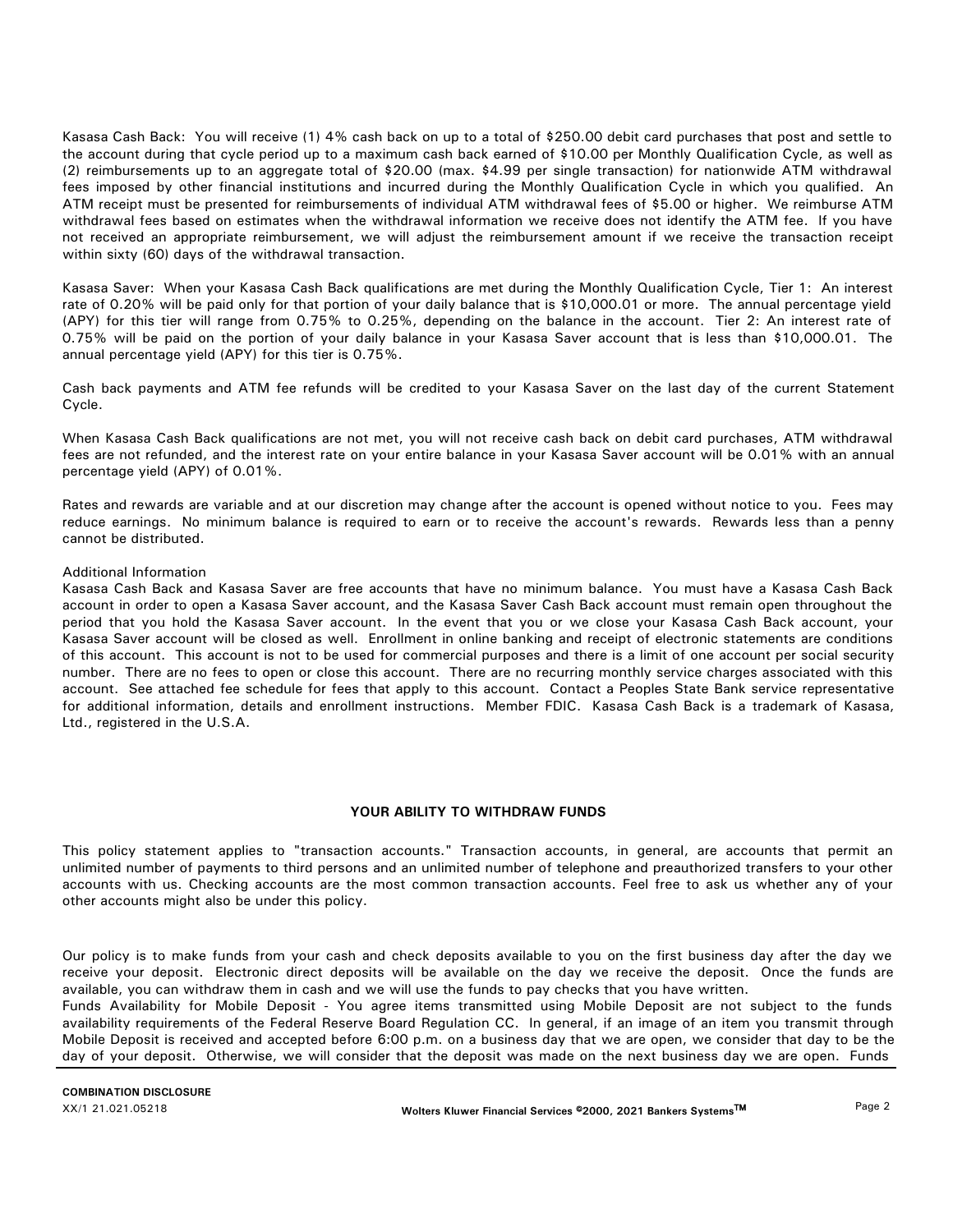from deposits received, accepted, and successfully processed through Mobile Deposit generally will be available for withdrawal the first business day after the day of the deposit. Successful processing of a check or item could be delayed due to bank review and verification procedures.

Please remember that even after we have made funds available to you and you have withdrawn the funds, you are still responsible for checks you deposit that are returned to us unpaid and for any other problems involving your deposit.

For determining the availability of your deposits, every day is a business day, except Saturdays, Sundays, and federal holidays. If you make a deposit before 6:00 p.m. on a business day that we are open, we will consider that day to be the day of your deposit. However, if you make a deposit after 6:00 p.m. or on a day we are not open, we will consider that the deposit was made on the next business day we are open. If you make a deposit at an ATM before 2:00 p.m. on a business day that we are open, we will consider that day to be the day of your deposit. However, if you make a deposit at an ATM after 2:00 p.m. or on a day we are not open, we will consider that the deposit was made on the next business day we are open.

## **SUBSTITUTE CHECKS AND YOUR RIGHTS**

As an account holder, you may see substitute checks from time to time, such as when you receive your account statement with copies of your checks, when you view your account information online, or when you request a copy of your original check for proof of payment. The following substitute check disclosure provides information about substitute checks and your rights. So you will recognize a substitute check when you receive one, we have also included an illustration of the front side of a substitute check along with an explanation of the substitute check's components.

## **What is a substitute check?**

To make check processing faster, federal law permits banks to replace original checks with "substitute checks." These checks are similar in size to original checks with a slightly reduced image of the front and back of the original check. The front of a substitute check states: "This is a legal copy of your check. You can use it the same way you would use the original check." You may use a substitute check as proof of payment just like the original check.

Some or all of the checks that you receive back from us may be substitute checks. This notice describes rights you have when you receive substitute checks from us. The rights in this notice do not apply to original checks or to electronic debits to your account. However, you have rights under other law with respect to those transactions.

#### **What are my rights regarding substitute checks?**

In certain cases, federal law provides a special procedure that allows you to request a refund for losses you suffer if a substitute check is posted to your account (for example, if you think that we withdrew the wrong amount from your account or that we withdrew money from your account more than once for the same check). The losses you may attempt to recover under this procedure may include the amount that was withdrawn from your account and fees that were charged as a result of the withdrawal (for example, bounced check fees).

The amount of your refund under this procedure is limited to the amount of your loss or the amount of the substitute check, whichever is less. You also are entitled to interest on the amount of your refund if your account is an interest-bearing account. If your loss exceeds the amount of the substitute check, you may be able to recover additional amounts under other law.

If you use this procedure, you may receive up to \$2,500.00 of your refund (plus interest if your account earns interest) within 10 business day(s) after we received your claim and the remainder of your refund (plus interest if your account earns interest) not later than 45 calendar day(s) after we received your claim.

We may reverse the refund (including any interest on the refund) if we later are able to demonstrate that the substitute check was correctly posted to your account.

### **How do I make a claim for a refund?**

If you believe that you have suffered a loss relating to a substitute check that you received and that was posted to your account, please contact us at:

Peoples State Bank of Plainview 100 4th Ave SE Suite 6 Plainview, MN 55964 Phone: (800)252-3137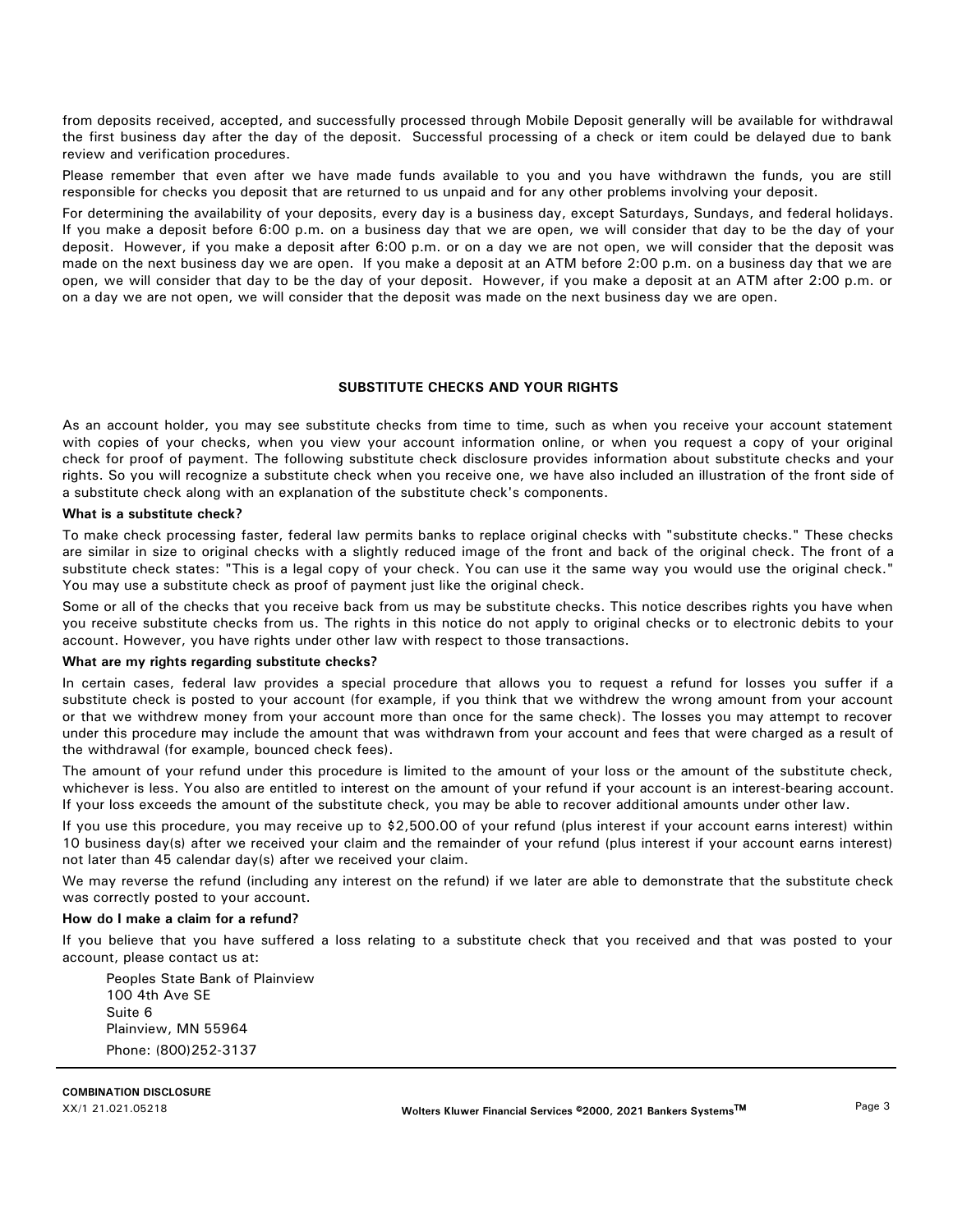## E-Mail: info@peoplesstatebank.com

You must contact us within 40 calendar days of the date that we mailed (or otherwise delivered by a means to which you agreed) the substitute check in question or the account statement showing that the substitute check was posted to your account, whichever is later. We will extend this time period if you were not able to make a timely claim because of extraordinary circumstances.

Your claim must include--

- · A description of why you have suffered a loss (for example, you think the amount withdrawn was incorrect);
- · An estimate of the amount of your loss;
- · An explanation of why the substitute check you received is insufficient to confirm that you suffered a loss; and
- number, the amount of the check and the name of the person to whom you wrote the check. · A copy of the substitute check and/or the following information to help us identify the substitute check: the check

#### **Substitute check image:**

# **SUBSTITUTE CHECK IMAGE**

Below is an image of a sample substitute check. The numbers listed below the image correspond with the numbers on or near the substitute check image and the corresponding text explains the various components of a substitute check.

|   | *051000033*<br>10/28/2020<br>3112003355102116                                                                                              | Pat Payor<br>Œ<br>101 Your Street<br>Your City, USA 10101                                    | 68-4567/123<br>4321<br>DATE Oct 28, 2020                             |
|---|--------------------------------------------------------------------------------------------------------------------------------------------|----------------------------------------------------------------------------------------------|----------------------------------------------------------------------|
| ⑤ | 74] 10/28/2020<br>1467874451<br>This is a LEGAL COPY of<br>your check. You can use it<br>the same way you would<br>use the original check. | <b>PAY TO THE ABC COMPOULY</b>                                                               | 147.50                                                               |
|   | 121000374]<br>002567                                                                                                                       | One hundred forty-seven and 500<br><b>Your Financial Institution</b><br>Your City, USA 10101 | Security<br><b>DOLLARS</b><br>Features<br><b>Detailed</b><br>on Back |
|   | ④                                                                                                                                          | Memo School supplies<br>40123456786 012345676<br>4321                                        | <u>Pat Payor</u><br>MP<br>1.7501                                     |
| C |                                                                                                                                            | 6.<br>4:012345678: 01234567"<br>4321                                                         | MOODOO14750M                                                         |

- 1. An image of the original check appears in the upper right-hand corner of the substitute check.
- 2. A substitute check is the same size as a standard business check.
- 3. The information in asterisks relates to the "reconverting bank" the financial institution that created the substitute check.
- 4. The information in brackets (appears sideways facing check image) relates to the "truncating bank" the financial institution that took the original check out of the check processing system.
- 5. The Legal Legend states: *This is a legal copy of your check. You may use it the same way you would use the original check.*
- 6. The MICR lines at the bottom of the image of the original and at the bottom of the substitute check are the same except for the "4" at the beginning of the substitute check number, which indicates that it is a substitute check being moved forward for collection purposes. It is also possible for a substitute check number to begin with a "5" if the item is being returned. The rest of the MICR line is the same as the original check to ensure that it is processed as though it were the original.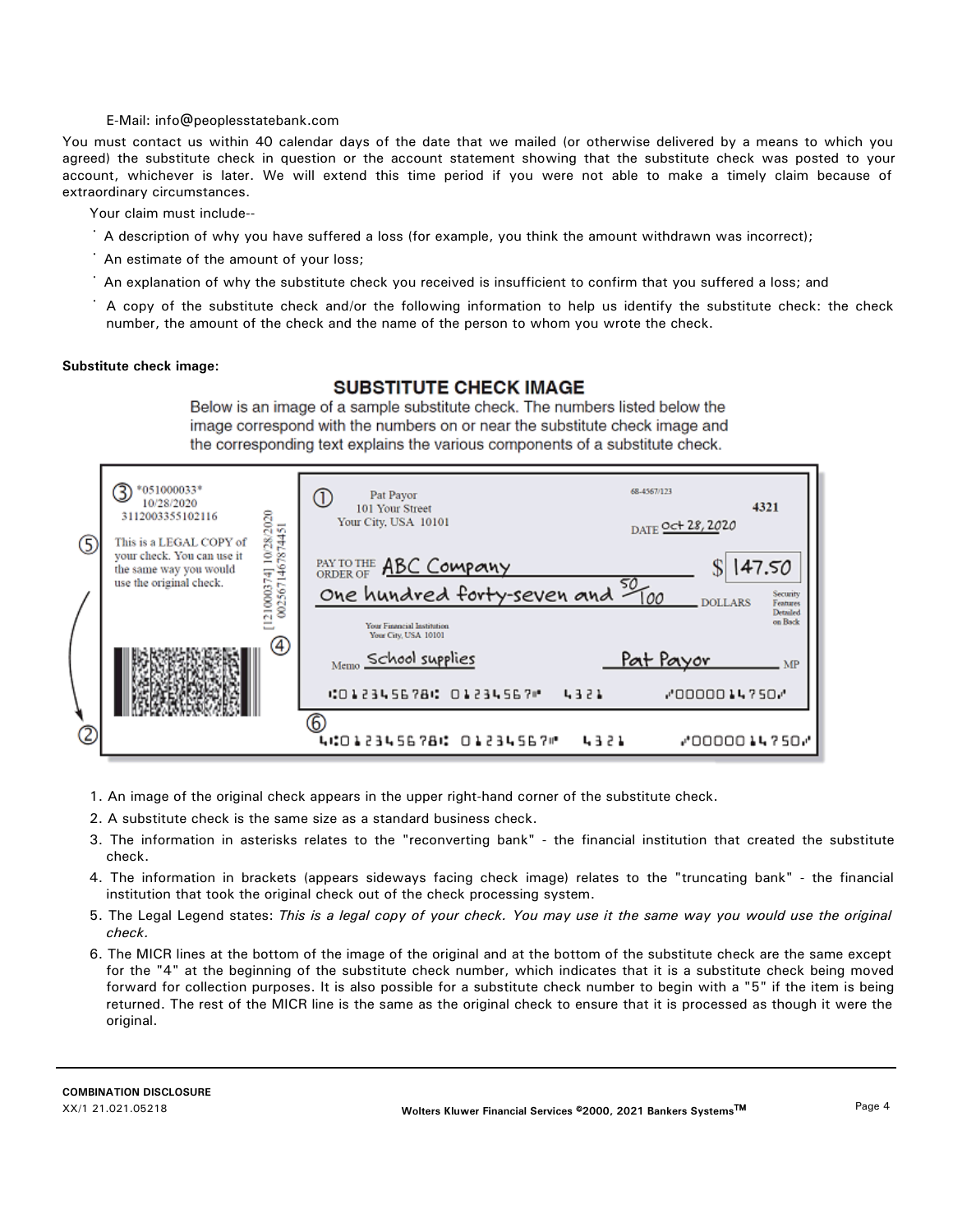# **ELECTRONIC FUND TRANSFERS**

## **YOUR RIGHTS AND RESPONSIBILITIES**

Indicated below are types of Electronic Fund Transfers we are capable of handling, some of which may not apply to your account. Please read this disclosure carefully because it tells you your rights and obligations for the transactions listed. You should keep this notice for future reference.

**Health Savings Accounts (HSA)** - Health Savings Accounts (HSA). We permit you (as described below) to access your HSA with a card. This service is offered for the convenience of managing your HSA. However, electronically accessing your HSA for example, getting additional cash back on an HSA debit card transaction - can raise a variety of tax concerns. As a result, before electronically accessing your HSA make sure you are using the correct card. Also, it is your responsibility to ensure the contributions, distributions, and other actions related to your HSA, comply with the law, including federal tax law. As always, we recommend consulting a legal or tax professional if you have any questions about managing your HSA. The terms of this disclosure are intended to work in conjunction with the HSA Agreement provided to you earlier. In the event of a conflict, the terms of the HSA Agreement control. You understand that your HSA is intended to be used for payment of qualified medical expenses. It is your responsibility to satisfy any tax liability resulting from use of your HSA for any purpose other than payment or reimbursement of qualified medical expenses. We do not monitor the purpose of any transaction to or from your HSA. Nor are we responsible for ensuring your eligibility for making contributions or ensuring withdrawals are used for payment or reimbursement of qualified medical expenses. Refer to your HSA Agreement for more information relating to the use of your HSA.

**Electronic Fund Transfers Initiated By Third Parties** - You may authorize a third party to initiate electronic fund transfers between your account and the third party's account. These transfers to make or receive payment may be one-time occurrences or may recur as directed by you. These transfers may use the Automated Clearing House (ACH) or other payments network. Your authorization to the third party to make these transfers can occur in a number of ways. For example, your authorization to convert a check to an electronic fund transfer or to electronically pay a returned check charge can occur when a merchant provides you with notice and you go forward with the transaction (typically, at the point of purchase, a merchant will post a sign and print the notice on a receipt). In all cases, these third party transfers will require you to provide the third party with your account number and financial institution information. This information can be found on your check as well as on a deposit or withdrawal slip. Thus, you should only provide your financial institution and account information (whether over the phone, the Internet, or via some other method) to trusted third parties whom you have authorized to initiate these electronic fund transfers. Examples of these transfers include, but are not limited to:

- savings. · **Preauthorized credits -** You may make arrangements for certain direct deposits to be accepted into your checking or
- · **Preauthorized payments -** You may make arrangements to pay certain recurring bills from your checking or savings.
- your checking account using information from your check to pay for purchases or pay bills. · **Electronic check conversion -** You may authorize a merchant or other payee to make a one-time electronic payment from
- collect a charge in the event a check is returned for insufficient funds. · **Electronic returned check charge -** You may authorize a merchant or other payee to initiate an electronic funds transfer to

**Peoples State Bank ATM Card transactions -** types of transactions - You may access your account(s) by ATM using your Peoples State Bank ATM Card and your personal identification number (PIN) to:

- deposit funds to checking or savings
- · withdraw cash from checking or savings
- transfer funds from checking or savings to savings or checking
- get balance information about checking or savings

Some of these services may not be available at all terminals.

**Visa Debit Card ATM transactions -** types of transactions - You may access your account(s) by ATM using your Visa Debit Card and your personal identification number (PIN) (as applicable) to:

- deposit funds to checking or savings
- withdraw cash from checking or savings
- transfer funds from checking or savings to savings or checking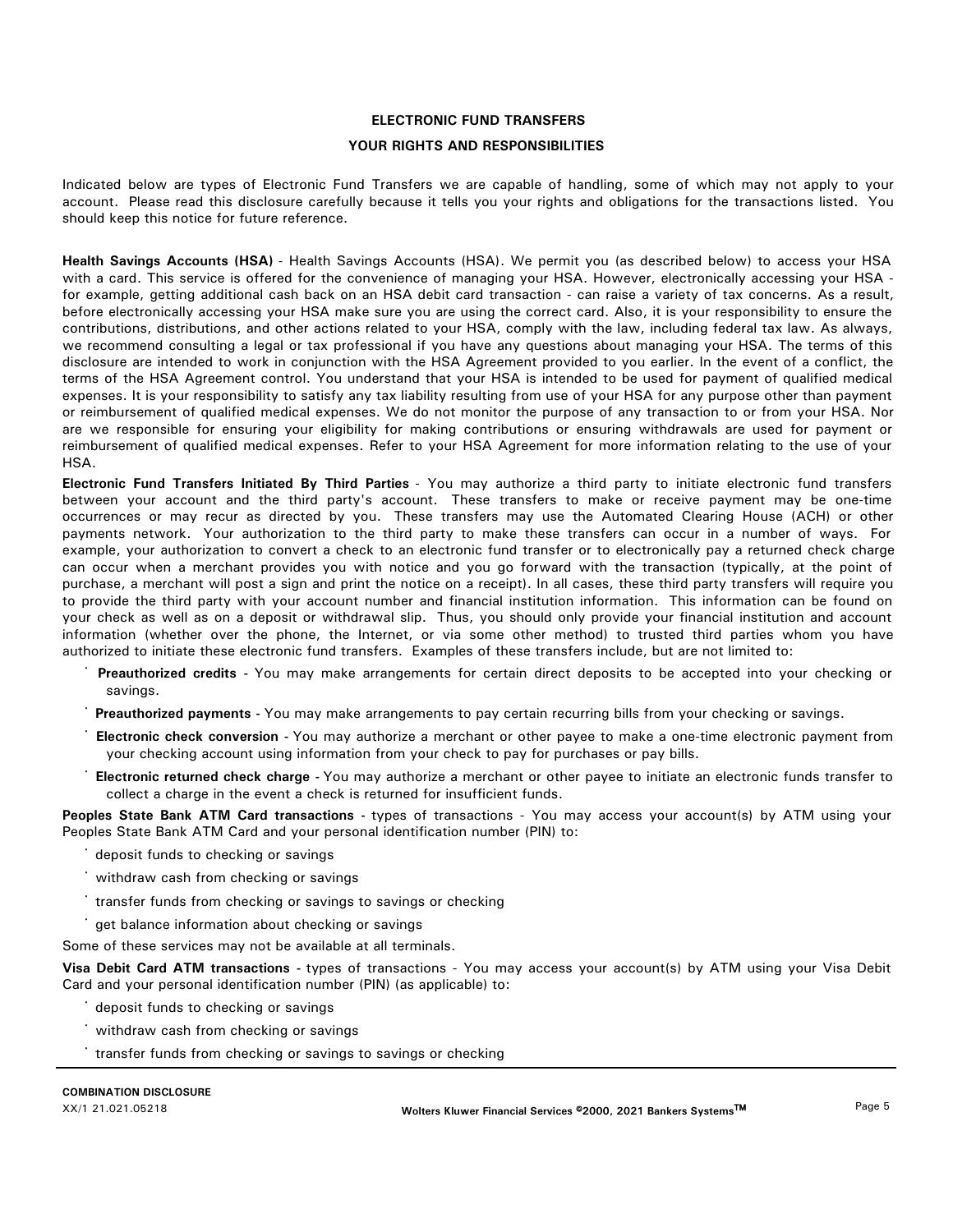get balance information about checking or savings

Some of these services may not be available at all terminals.

**Visa Debit Card point-of-sale transactions -** types of transactions - You may access your checking account(s) using your Visa Debit Card to do transactions that participating merchants will accept, including:

- purchase goods in person, by phone, or online
- pay for services in person, by phone, or online
- get cash from a participating merchant or financial institution

**Currency Conversion and International Transactions -** When you use your VISA(R) debit card at a merchant that settles in currency other than US dollars, the charge will be converted into the US dollar amount. The currency conversion rate used to determine the transaction amount in US dollars is either a rate selected by Visa from the range of rates available in wholesale currency markets for the applicable central processing date, which rate may vary from the rate Visa itself receives, or the government-mandated rate in effect for the applicable central processing date. The conversion rate in effect on the processing date may differ from the rate in effect on the transaction date or posting date.

Visa USA charges us a 1% International Service Assessment on all international transactions, regardless of whether there is a currency conversion. If there is a currency conversion, the International Service Assessment is 1% of the transaction. The fee we charge you for international transactions/currency conversions is disclosed separately. An international transaction is a transaction where the country of the merchant is outside the USA.

**Advisory Against Illegal Use -** You agree not to use your Visa Debit Card for illegal gambling or other illegal purposes. Display of a payment card logo by, for example, an online merchant does not necessarily mean that transactions are lawful in the jurisdiction in which you may be located.

Peoples State Bank Online Banking - types of transfers - You may access your accounts at www.PeoplesStateBank.com and using your Access ID and Password to:

- · transfer funds from checking or savings or line of credit to savings or checking
- make payments from checking or savings to line of credit or loans
- get balance information about checking, savings, certificate of deposit, line of credit or loans
- get transaction history about checking, savings, certificate of deposit, line of credit or loans

**Peoples State Bank Bill Payment -** types of transfers -

You may access this service by computer at www.PeoplesStateBank.com and using your Access ID and password.

You may also access this service by Mobile Banking and using the following for access: User ID and Password.

- You may access this service to:
	- · make payments from your checking account(s) to Third Parties
		- (Some payments made by paper check will not be subject to this Electronic Fund Transfers disclosure, as disclosed separately.)

**Peoples State Bank Mobile Banking -** types of transfers - You may access your accounts remotely with your mobile phone or tablet via a downloaded Mobile Banking application, through your mobile browser via a hyperlink provided at enrollment, or via text messaging and using your User ID, Password, Responses to multifactor authentication questions and Text messaging commands (available separately). You may use this service to:

- **·** transfer funds from checking or savings to savings or checking
- **·** transfer funds from line of credit to checking or savings
- **·** make payments from checking or savings to line of credit or loans
- **·** make payments from checking to third parties through our online bill pay service
- **·** get balance information about checking, savings, line of credit, certificate of deposit or loans
- **·** get transaction history about checking, savings, line of credit, certificate of deposit or loans

**·** deposit checks to checking or savings remotely using the Mobile Deposit service - you may not exceed \$5,000.00 per item or \$5,000.00 per day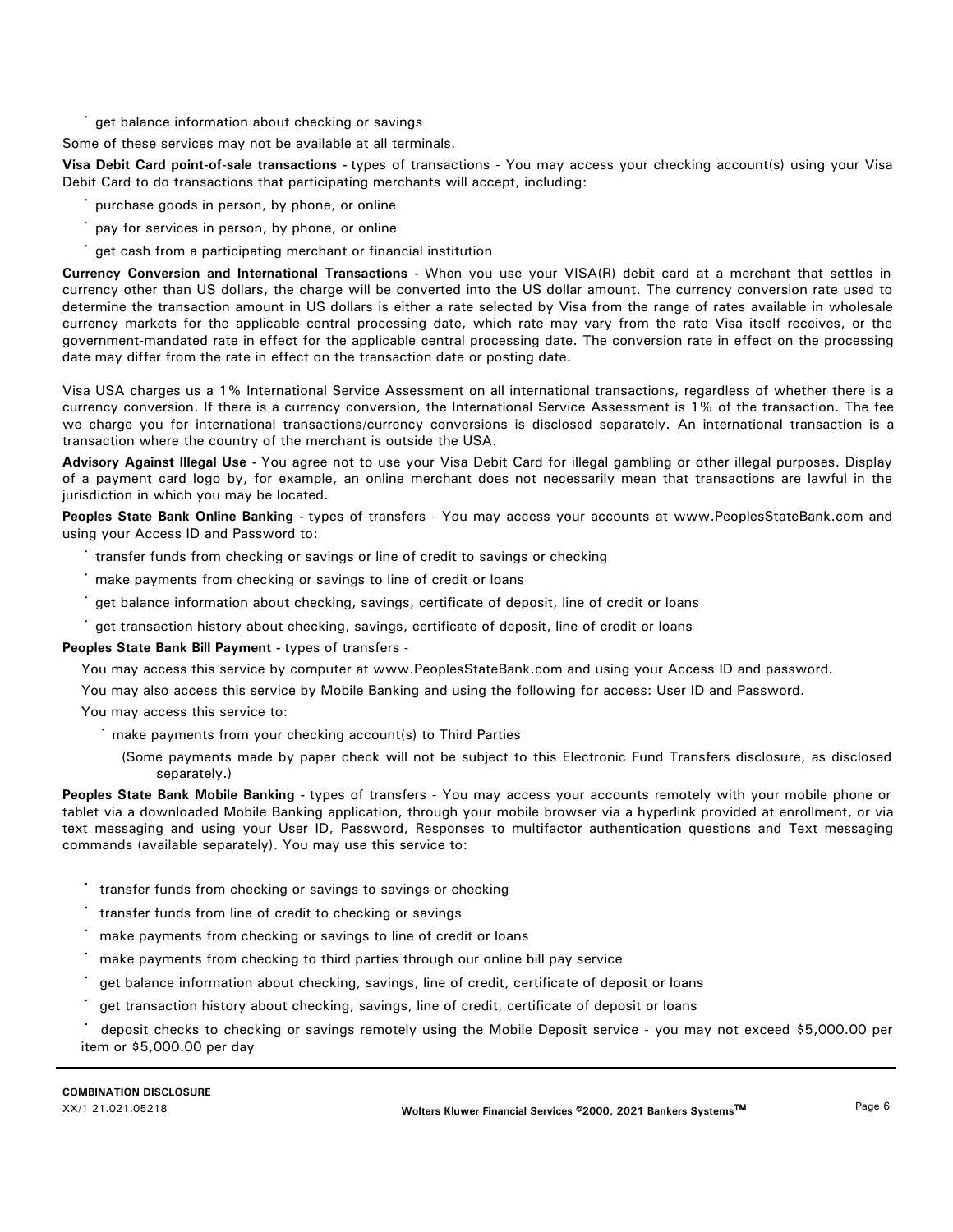**·** make person to person (P2P) payments from your checking account using Zelle (limits apply - see below for details)

Funds transfers are only available through the mobile browser and mobile phone or tablet application options. Mobile Deposit service is only available through the mobile phone and tablet application options. Message or data rates may apply. Your mobile service provider's standard service fees, such as text message fees or similar charges, will apply to all transactions. Check with your service provider for information about these fees. All mobile deposits require the following endorsement "FOR MOBILE DEPOSIT ONLY" and your signature. If your check is missing this endorsement, we may reject your deposit.

Zelle Limits - The maximum transfer limit is \$2,000 per transaction, \$2,000 per day, and \$5,000 per rolling 30-day period. The maximum number of transactions allowed to send money to another person are 15 per day and 30 per month. The maximum number of transactions allowed to request money from another person are 10 per day and 30 per month. (Only available with checking accounts)

**Limits and fees -** Please refer to our fee disclosure for information about fees and limitations that may apply to these electronic fund transfers.

**ATM Operator/Network Fees -** When you use an ATM not owned by us, you may be charged a fee by the ATM operator or any network used (and you may be charged a fee for a balance inquiry even if you do not complete a fund transfer).

**Limitations on frequency of transfers -** In addition to those limitations on transfers elsewhere described, if any, the following limitations apply to your Savings account(s):

During any calendar month, you may not make more than six withdrawals or transfers to another account of yours or to a third party by means of a preauthorized or automatic transfer or telephone order or instruction, or by check, draft, debit card or similar order to a third party. If you exceed the transfer limitations set forth above in any statement period, your account will be subject to closure by the financial institution.

**Termination -** You may terminate the electronic fund transfer agreement by giving us written notice. For transfers you preauthorize with a third party, you should revoke authorization by appropriate notice to the third party. We may terminate the electronic fund transfer agreement by giving you written notice.

# **Documentation**

**Terminal transfers -** You can get a receipt at the time you make a transfer to or from your account using an automated teller machine or point-of-sale terminal. However, you may not get a receipt if the amount of the transfer is \$15 or less.

**Preauthorized credits -** If you have arranged to have direct deposits made to your account at least once every 60 days from the same person or company, you can call us at (800)252-3137 to find out whether or not the deposit has been made.

**Periodic statements -** You will get a monthly account statement from us for your Checking account(s).

You will get a monthly account statement from us for your Savings account(s), unless there are no transfers in a particular month. In any case, you will get a statement at least quarterly.

#### **Preauthorized Payments**

**Right to stop payment and procedure for doing so -** If you have told us in advance to make regular payments out of your account, you can stop any of these payments. Here is how:

Call or write us at the telephone number or address listed in this disclosure in time for us to receive your request three business days or more before the payment is scheduled to be made. If you call, we may also require you to put your request in writing and get it to us within 14 days after you call.

**Notice of varying amounts -** If these regular payments may vary in amount, the person you are going to pay will tell you, 10 days before each payment, when it will be made and how much it will be. (You may choose instead to get this notice only when the payment would differ by more than a certain amount from the previous payment, or when the amount would fall outside certain limits that you set.)

**Liability for failure to stop payment of preauthorized transfer -** If you order us to stop one of these payments three business days or more before the transfer is scheduled, and we do not do so, we will be liable for your losses or damages.

#### **Financial Institution's Liability**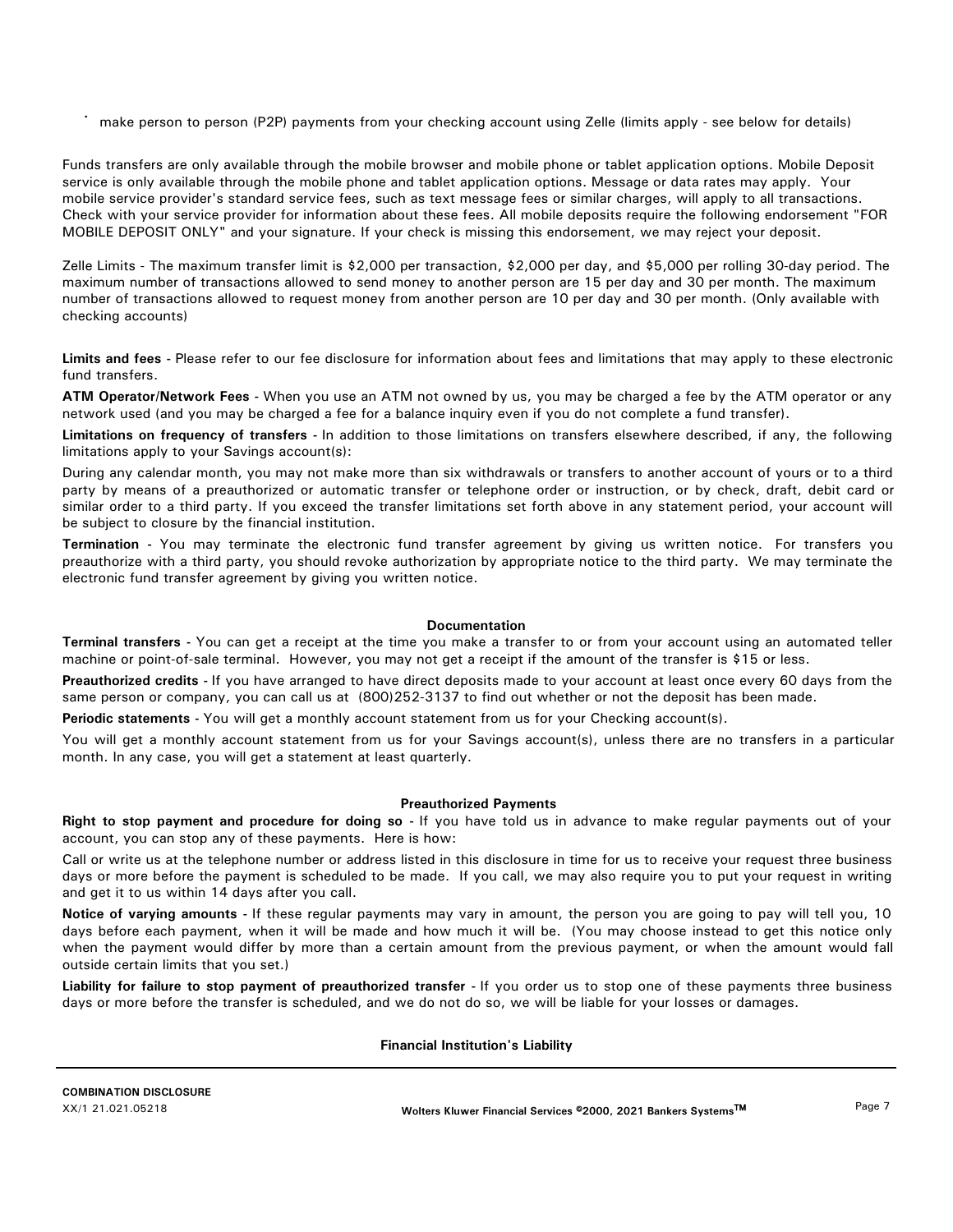**Liability for failure to make transfers -** If we do not complete a transfer to or from your account on time or in the correct amount according to our agreement with you, we will be liable for your losses or damages. However, there are some exceptions. We will not be liable, for instance:

- (1) If, through no fault of ours, you do not have enough money in your account to make the transfer.
- (2) If you have an overdraft line and the transfer would go over the credit limit.
- (3) If the automated teller machine where you are making the transfer does not have enough cash.
- (4) If the terminal or system was not working properly and you knew about the breakdown when you started the transfer.
- (5) If circumstances beyond our control (such as fire or flood) prevent the transfer, despite reasonable precautions that we have taken.
- (6) There may be other exceptions stated in our agreement with you.

#### **Confidentiality**

We will disclose information to third parties about your account or the transfers you make:

- (1) where it is necessary for completing transfers; or
- (2) in order to verify the existence and condition of your account for a third party, such as a credit bureau or merchant; or
- (3) in order to comply with government agency or court orders; or
- (4) if you give us written permission.

#### **Unauthorized Transfers**

**(a) Consumer liability.** (1) Generally. Tell us AT ONCE if you believe your card and/or code has been lost or stolen or if you believe that an electronic fund transfer has been made without your permission using information from your check. Telephoning is the best way of keeping your possible losses down. You could lose all of the money in your account (plus your maximum overdraft line of credit). We will be liable for all unauthorized transfers unless the unauthorized transfer was due to the loss or theft of your card and/or code. If due to the loss or theft of your card and/or code, and you notify us within 60 days of when the unauthorized transfer appears on the statement you can lose no more than \$50 if someone used your card and/or code without permission.

If you do NOT notify us within 60 days after the unauthorized transfer appears on your statement, and we prove that we could have stopped someone from using your card and/or code without your permission if you had told us within 2 days of when you discover the loss or theft of your card and/or code, you could lose as much as \$500 for unauthorized transfers that appear on the statement.

Also, if your statement shows transfers that you did not make, including those made by card, code or other means, tell us at once. If you do not tell us within 60 days after the statement was mailed to you, you may not get back any money you lost after the 60 days if we can prove that we could have stopped someone from taking the money if you had told us in time.

If a good reason (such as a long trip or a hospital stay) kept you from telling us, we will extend the time period.

(2) Additional Limit on Liability for Visa(R) debit card. Unless you have been negligent or have engaged in fraud, you will not be liable for any unauthorized transactions using your lost or stolen Visa debit card. This additional limit on liability does not apply to ATM transactions outside of the U.S., to ATM transactions not sent over Visa or Plus networks, or to transactions using your Personal Identification Number which are not processed by Visa. (Visa is a registered trademark of Visa International Service Association.)

**(b) Contact in event of unauthorized transfer.** If you believe your card and/or code has been lost or stolen, call or write us at the telephone number or address listed in this disclosure. You should also call the number or write to the address listed in this disclosure if you believe a transfer has been made using the information from your check without your permission.

#### **Right to Bring Civil Action**

You may bring a civil action against any person violating any provision of Minnesota Statutes section 47.69 (governing consumer privacy and unauthorized withdrawals). If you prevail in such an action, you may recover the greater of your actual damages or \$500. You may also be entitled to recover punitive damages, your court costs and reasonable attorney's fees.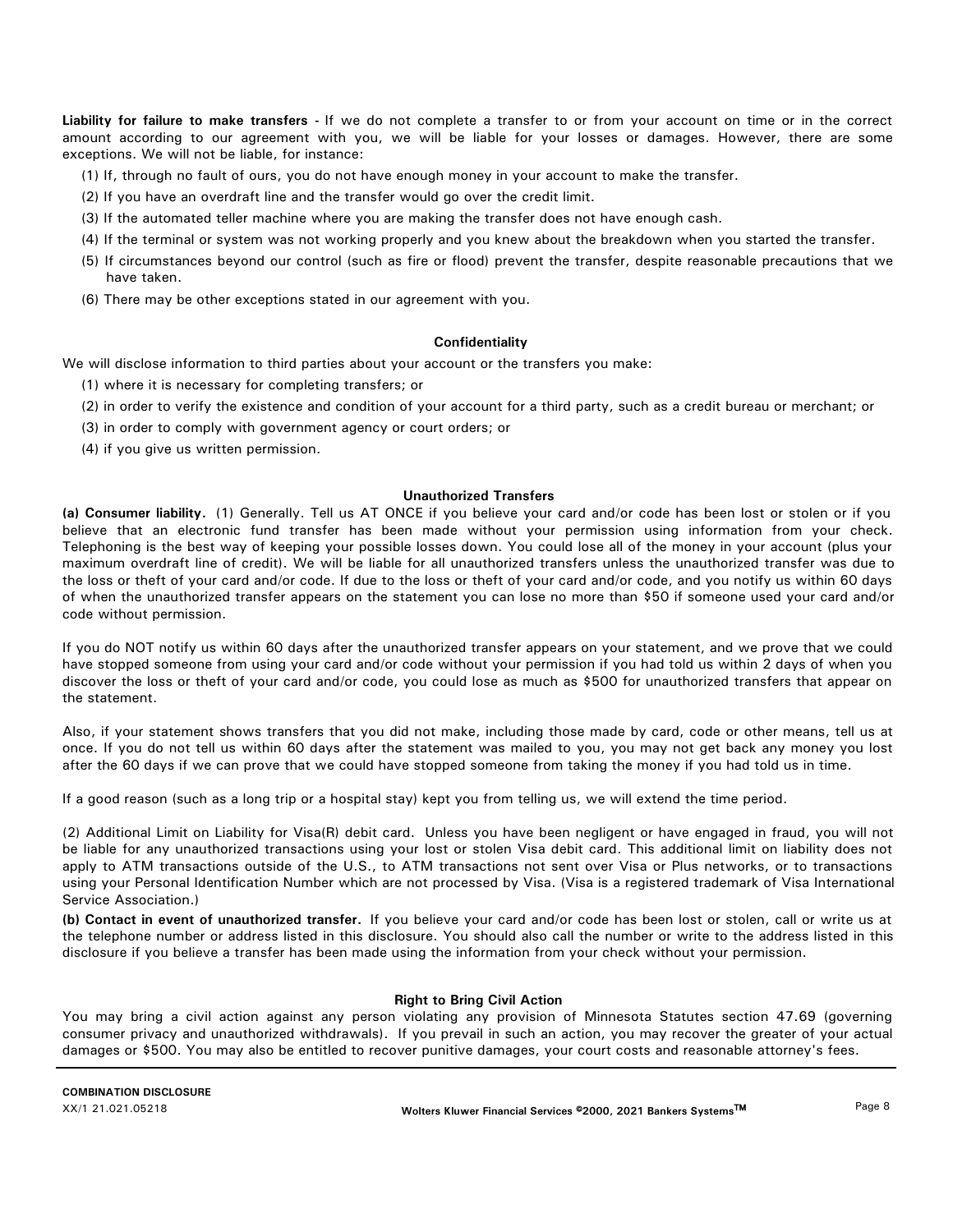# **Point-Of-Sale Transactions**

Payment for goods or services made in this manner shall not affect any of the rights, protections or liabilities in existing law concerning a cash or credit sale by means other than through the use of a terminal.

You cannot reverse a point-of-sale transaction.

## **Error Resolution Notice**

In Case of Errors or Questions About Your Electronic Transfers, Call or Write us at the telephone number or address listed in this disclosure, as soon as you can, if you think your statement or receipt is wrong or if you need more information about a transfer listed on the statement or receipt. We must hear from you no later than 60 days after we sent the FIRST statement on which the problem or error appeared.

(1) Tell us your name and account number (if any).

(2) Describe the error or the transfer you are unsure about, and explain as clearly as you can why you believe it is an error or why you need more information.

(3) Tell us the dollar amount of the suspected error.

If you tell us orally, we may require that you send us your complaint or question in writing within 10 business days.

We will determine whether an error occurred within 10 business days (5 business days for point-of-sale transactions processed by Visa and 20 business days if the transfer involved a new account) after we hear from you and will correct any error promptly. If we need more time, however, we may take up to 45 days (90 days if the transfer involved a new account, a point-of-sale transaction, or a foreign-initiated transfer) to investigate your complaint or question. If we decide to do this, we will credit your account within 10 business days (5 business days if the transfer involved a point-of-sale transaction and 20 business days if the transfer involved a new account) for the amount you think is in error, so that you will have the use of the money during the time it takes us to complete our investigation. If we ask you to put your complaint or question in writing and we do not receive it within 10 business days, we may not credit your account. Your account is considered a new account for the first 30 days after the first deposit is made, unless each of you already has an established account with us before the account is opened.

We will tell you the results within three business days after completing our investigation. If we decide that there was no error, we will send you a written explanation.

You may ask for copies of the documents that we used in our investigation.

If you have inquiries regarding your account, please contact us at:

Peoples State Bank of Plainview

100 4th Ave SE Suite 6 Plainview, MN 55964 BUSINESS DAYS: Monday, Tuesday, Wednesday, Thursday and Friday Holidays are not included. PHONE: (800)252-3137

# **Notice Of ATM/Night Deposit Facility User Precautions**

As with all financial transactions, please exercise discretion when using an automated teller machine (ATM) or night deposit facility. For your own safety, be careful. The following suggestions may be helpful.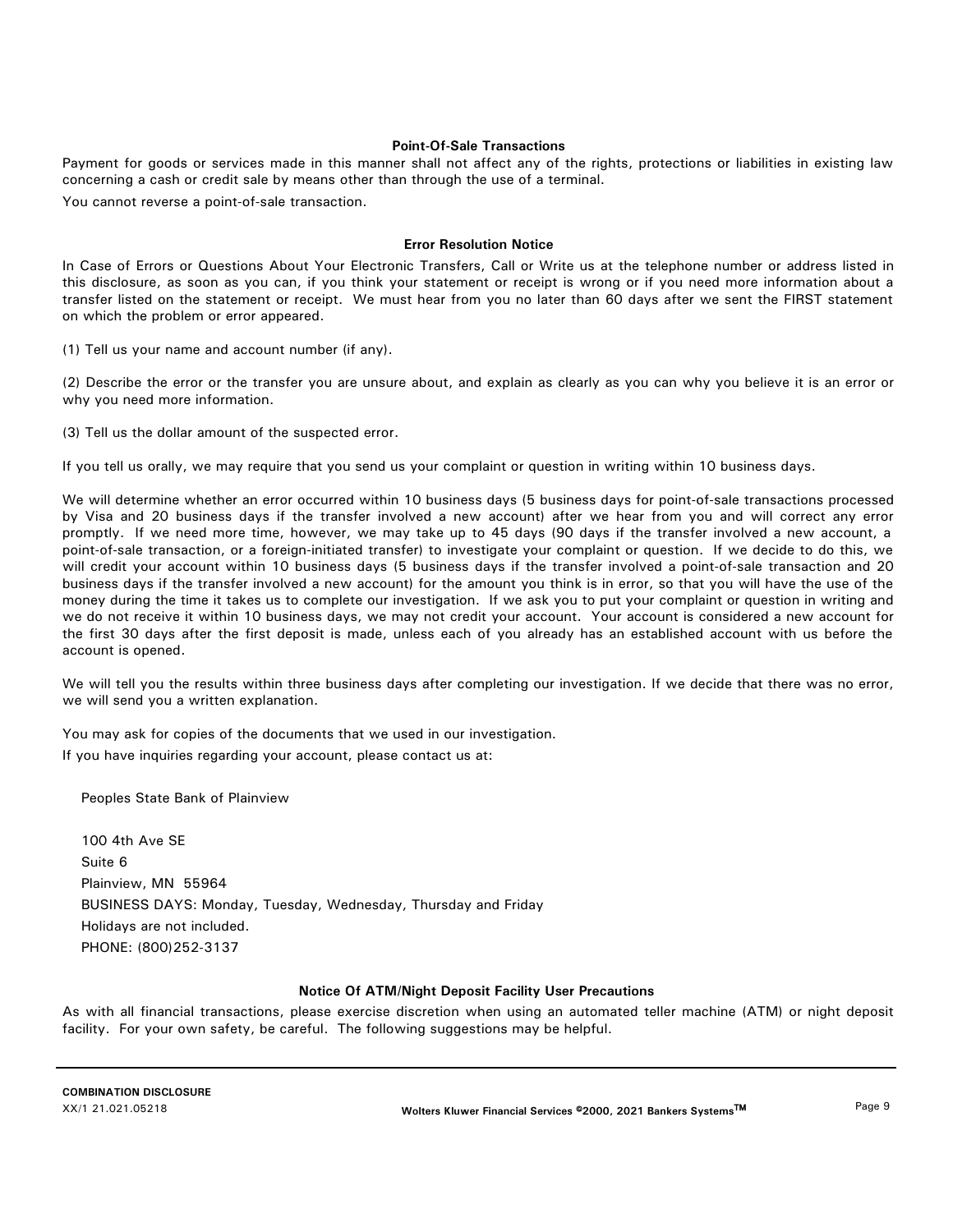1. Prepare for your transactions at home (for instance, by filling out a deposit slip) to minimize your time at the ATM or night deposit facility.

- 2. Mark each transaction in your account record, but not while at the ATM or night deposit facility. Always save your ATM receipts. Don't leave them at the ATM or night deposit facility because they may contain important account information.
- 3. Compare your records with the account statements you receive.
- 4. Don't lend your ATM card to anyone.
- 5. Remember, do not leave your card at the ATM. Do not leave any documents at a night deposit facility.
- 6. Protect the secrecy of your Personal Identification Number (PIN). Protect your ATM card as though it were cash. Don't tell anyone your PIN. Don't give anyone information regarding your ATM card or PIN over the telephone. Never enter your PIN in any ATM that does not look genuine, has been modified, has a suspicious device attached, or is operating in a suspicious manner. Don't write your PIN where it can be discovered. For example, don't keep a note of your PIN in your wallet or purse.
- 7. Prevent others from seeing you enter your PIN by using your body to shield their view.
- 8. If you lose your ATM card or if it is stolen, promptly notify us. You should consult the other disclosures you have received about electronic fund transfers for additional information about what to do if your card is lost or stolen.
- 9. When you make a transaction, be aware of your surroundings. Look out for suspicious activity near the ATM or night deposit facility, particularly if it is after sunset. At night, be sure that the facility (including the parking area and walkways) is well lighted. Consider having someone accompany you when you use the facility, especially after sunset. If you observe any problem, go to another ATM or night deposit facility.
- 10. Don't accept assistance from anyone you don't know when using an ATM or night deposit facility.
- 11. If you notice anything suspicious or if any other problem arises after you have begun an ATM transaction, you may want to cancel the transaction, pocket your card and leave. You might consider using another ATM or coming back later.
- 12. Don't display your cash; pocket it as soon as the ATM transaction is completed and count the cash later when you are in the safety of your own car, home, or other secure surrounding.
- 13. At a drive-up facility, make sure all the car doors are locked and all of the windows are rolled up, except the driver's window. Keep the engine running and remain alert to your surroundings.
- 14. We want the ATM and night deposit facility to be safe and convenient for you. Therefore, please tell us if you know of any problem with a facility. For instance, let us know if a light is not working or there is any damage to a facility. Please report any suspicious activity or crimes to both the operator of the facility and the local law enforcement officials immediately.

#### **Other Terms**

Cash Withdrawal at ATM Dollar Limit: You may withdraw up to a maximum of \$200.00 per day, if there are sufficient funds in your account.

Debit Card Purchase Dollar Limit: You may purchase up to a maximum of \$500.00 from POS terminals per day, if there are sufficient funds in your account.

# MORE DETAILED INFORMATION IS AVAILABLE ON REQUEST

### **COMMON FEATURES**

**Limits and fees -** The following fees may be assessed against your account and the following transaction limitations, if any, apply to your account:

| Automated Teller Machine (ATM) Card | Free             |
|-------------------------------------|------------------|
| Replace ATM Card                    | \$5.00           |
| Cash Withdrawal at ATM Dollar Limit | \$200.00 per day |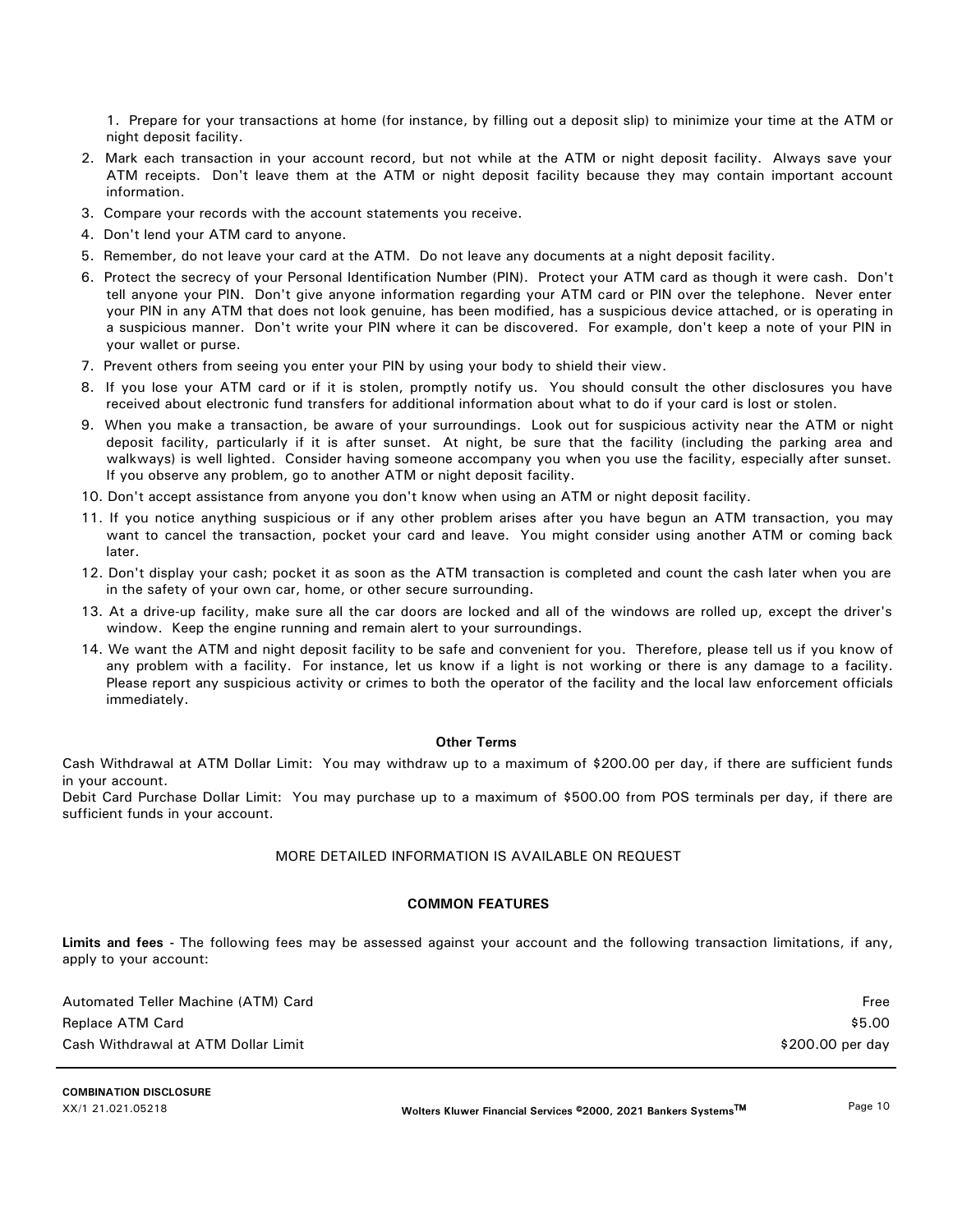| <b>Debit Card</b>                                                                                          | Free                        |
|------------------------------------------------------------------------------------------------------------|-----------------------------|
| Replace Debit Card                                                                                         | \$5.00                      |
| Debit Card Purchase Dollar Limit                                                                           | \$500.00 per day            |
| <b>Check Printing</b>                                                                                      | Varies by Style             |
| <b>Cashier's Check</b>                                                                                     | \$3.00                      |
| Personal Money Order                                                                                       | \$1.00                      |
| Coin Counting (non-customer)                                                                               | 5% of coin total            |
| <b>Travel Card</b>                                                                                         | \$5.00                      |
| Visa Gift Card                                                                                             | \$5.00                      |
| <b>Access Card (Initial Fee)</b>                                                                           | \$5.00                      |
| Access & Travel Card (Reload Fee)                                                                          | \$5.00                      |
| Overdraft Fee Checking & Savings                                                                           | \$30.00 per day             |
| Created by check, in-person withdrawal or other electronic means excluding debit card and ATM transactions |                             |
| Return Item Fee Checking & Savings                                                                         | \$18.50 per item            |
| Continuous Overdraft Charge Checking & Savings                                                             | \$30.00                     |
| Every 15 days                                                                                              |                             |
| Check Returned Unpaid from a Deposit                                                                       | \$3.00 per item             |
| <b>Business Accounts Only</b>                                                                              |                             |
| <b>Account Research</b>                                                                                    | \$25.00 per hour            |
| <b>Account Balancing Assistance</b>                                                                        | \$25.00 per hour            |
| Copy of Statement or Check                                                                                 | \$1.00 per page             |
| Photocopies                                                                                                | \$0.25 per page             |
| Faxes                                                                                                      | \$1.00 per page             |
| <b>Online Banking and Bill Pay</b>                                                                         | Free                        |
| <b>Mobile Banking</b>                                                                                      | Free                        |
| <b>Mobile Deposit</b>                                                                                      | Free                        |
| <b>Mobile Deposit Daily Limit</b>                                                                          | \$5,000.00                  |
| Stop Payment - All Items                                                                                   | \$20.00                     |
| Wire Transfer Outgoing                                                                                     | \$20.00                     |
| Wire Transfer Foreign                                                                                      | \$50.00                     |
| Garnishments                                                                                               | \$25.00                     |
| Executions                                                                                                 | \$25.00                     |
| Levies                                                                                                     | \$25.00                     |
| Draft in Foreign Funds                                                                                     | \$40.00                     |
| Individual Retirement Account (IRA) Outgoing Rollover or Tranfer Fee                                       | \$25.00                     |
| Line of Credit Sweep                                                                                       | \$50.00 per month           |
| Safe Deposit Box                                                                                           | Varies by size and location |
| Safe Deposit Box Drilling and Key Replacement                                                              | Varies                      |
| Safe Deposit Box Late Fee                                                                                  | \$5.00                      |
| After 30 days                                                                                              |                             |
| Notary Fee (customer)                                                                                      | Free                        |
| Non-Customer Notary Fee                                                                                    | \$5.00                      |
|                                                                                                            |                             |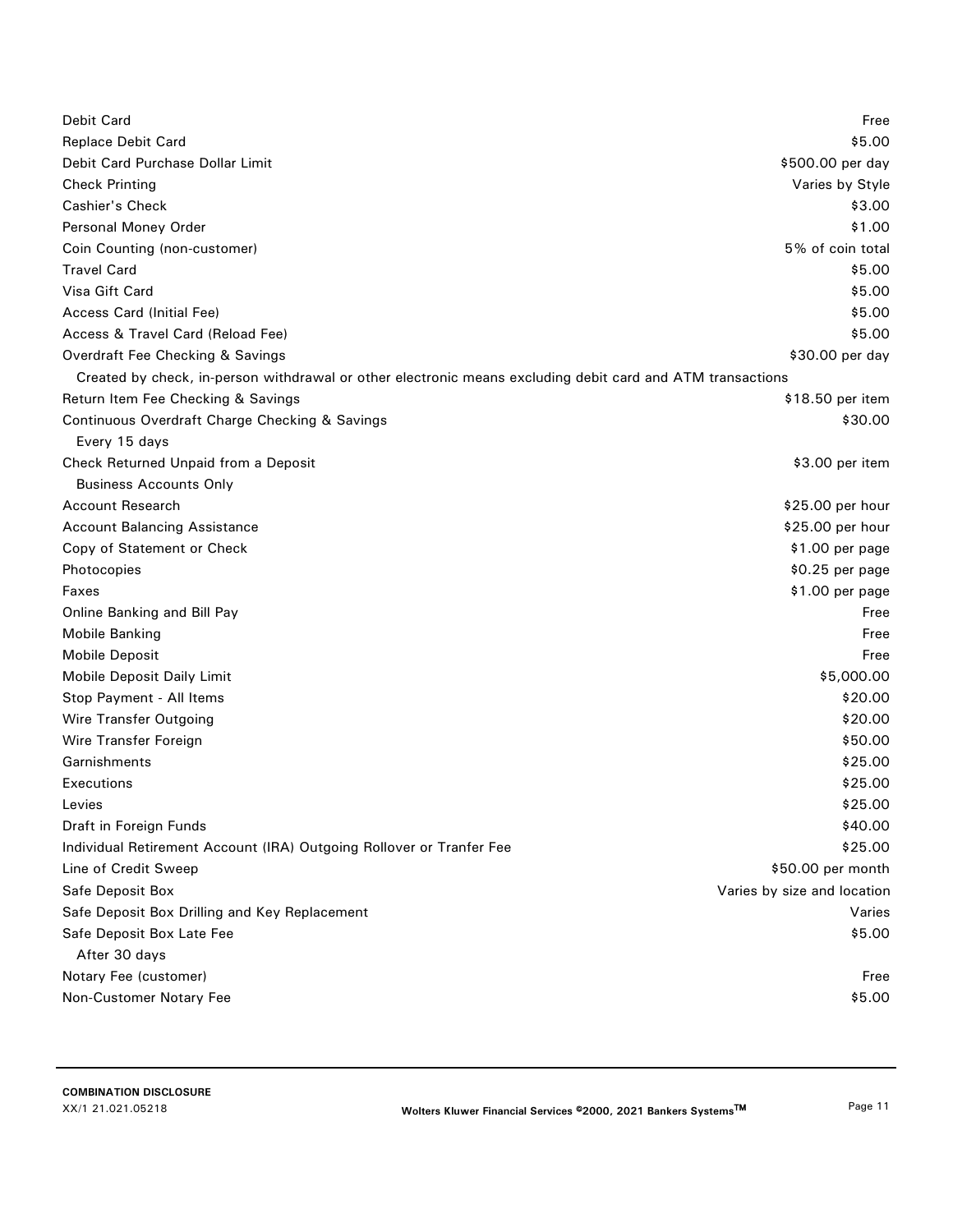# **TERMS AND CONDITIONS OF YOUR ACCOUNT**

## **Contents:**

- (1) Important Information about Procedures for Opening a
- New Account
- (2) Agreement
- (3) Liability
- (4) Deposits
- (5) Withdrawals
- (6) Ownership of Account and Beneficiary Designation
- (7) Business, Organization and Association Accounts
- (8) Stop Payments
- (9) Telephone Transfers
- (10) Amendments and Termination
- (11) Notices
- (12) Statements
- (13) Account Transfer
- (14) Direct Deposits
- (15) Temporary Account Agreement
- (16) Setoff
- (17) Agency (Power of Attorney) Designation
- (18) Restrictive Legends or Endorsements
- (19) Facsimile Signatures
- (20) Pledges
- (21) Power of Attorney
- (22) Stale-Date Checks
- (23) FDIC Insurance
- (24) Endorsements
- (25) Unclaimed Property
- (26) Death or Incompetence
- (27) Cash Transaction Reporting
- (28) Backup Withholding/TIN Certification
- (29) Credit Verification
- (30) Changing Account Products
- (31) Transactions by Mail
- (32) Legal Actions Affection Your Account
- (33) Check Processing
- (34) Check Storage and Copies
- (35) Check Cashing
- (36) Truncation, Substitute Checks, and Other Check Images
- (37) Account Security
- (38) Remotely Created Checks
- (39) Telephonic Instructions
- (40) Claim of Loss
- (41) Early Withdrawal Penalties (and Involuntary Withdrawals)
- (42) Address or Name Changes
- (43) Resolving Account Disputes
- (44) Waiver of Notices
- (45) Health Savings Accounts (HSA)
- (46) Unlawful Internet Gambling Notice
- (47) ACH and Wire Transfers
- (48) International ACH Transactions
- (49) Questions and Answers About Checking Accounts
- (50) Notice of Negative Information

**1. IMPORTANT INFORMATION ABOUT PROCEDURES FOR OPENING A NEW ACCOUNT -** To help the government fight the funding of terrorism and money laundering activities, federal law requires all financial institutions to obtain, verify, and record information that identifies each person who opens an account. What this means for you: When you open an account, we will ask for your name, address, date of birth (for individuals), and other information that will allow us to identify you. We may also ask to see your driver's license (for individuals) or other identifying documents.

**2. AGREEMENT -** This document, along with any other documents we give you pertaining to your account(s), is a contract that establishes rules which control your account(s) with us. Please read this carefully and retain it for future reference. If you sign the signature card or open or continue to use the account, you agree to these rules. You will receive a separate schedule of rates, qualifying balances, and fees if they are not included in this document. If you have any questions, please call us.

This agreement is subject to applicable federal laws, the laws of the state in which our office is located and other applicable rules such as the operating letters of the Federal Reserve Banks and payment processing system rules (except to the extent that this agreement can and does vary such rules or laws). The body of state and federal law that governs our relationship with you, however, is too large and complex to be reproduced here. The purpose of this document is to:

- (1) summarize some laws that apply to common transactions;
- (2) establish rules to cover transactions or events which the law does not regulate;
- (3) establish rules for certain transactions or events which the law regulates but permits variation by agreement; and
- (4) give you disclosures of some of our policies to which you may be entitled or in which you may be interested.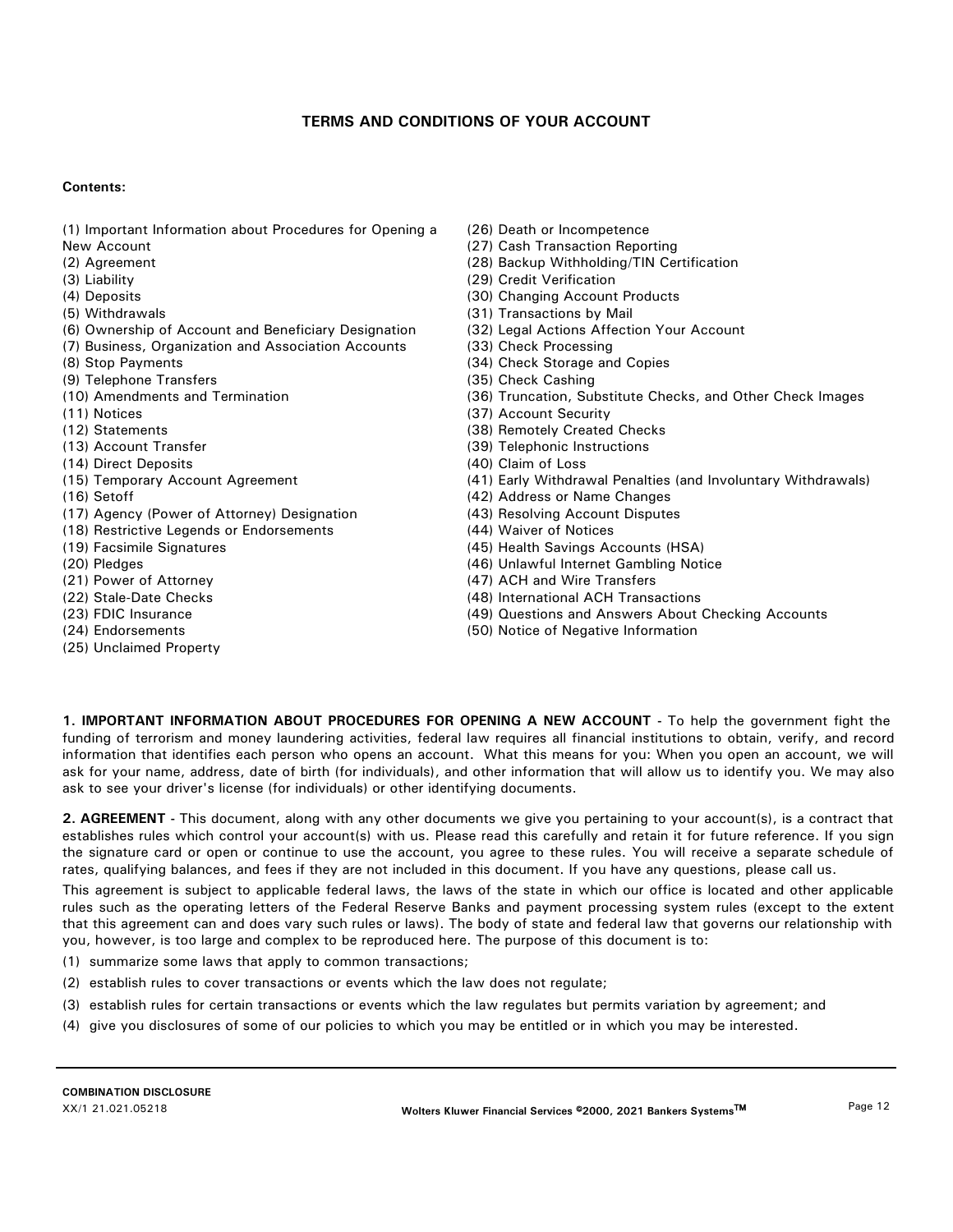If any provision of this document is found to be unenforceable according to its terms, all remaining provisions will continue in full force and effect. We may permit some variations from our standard agreement, but we must agree to any variation in writing either on the signature card for your account or in some other document. Nothing in this document is intended to vary our duty to act in good faith and with ordinary care when required by law.

As used in this document the words "we," "our," and "us" mean the financial institution and the words "you" and "your" mean the account holder(s) and anyone else with the authority to deposit, withdraw, or exercise control over the funds in the account. However, this agreement does not intend, and the terms "you" and "your" should not be interpreted, to expand an individual's responsibility for an organization's liability. If this account is owned by a corporation, partnership or other organization, individual liability is determined by the laws generally applicable to that type of organization. The headings in this document are for convenience or reference only and will not govern the interpretation of the provisions. Unless it would be inconsistent to do so, words and phrases used in this document should be construed so the singular includes the plural and the plural includes the singular.

"Party" means a person who, by the terms of the account, has a present right, subject to request, to payment from a multiple-party account other than as an agent. A P.O.D. payee is a party only after the account becomes payable by reason of the payee surviving the original party. Unless the context otherwise requires, it includes a guardian, conservator, personal representative, or assignee, including an attaching creditor, of a party. It also includes a person identified as a trustee of an account for another whether or not a beneficiary is named, but it does not include any named beneficiary unless the beneficiary has a present right of withdrawal.

**3. LIABILITY -** You agree, for yourself (and the person or entity you represent if you sign as a representative of another) to the terms of this account and the schedule of charges. You authorize us to deduct these charges, without notice to you, directly from the account balance as accrued. You will pay any additional reasonable charges for services you request which are not covered by this agreement.

Each of you also agrees to be jointly and severally (individually) liable for any account shortage resulting from charges or overdrafts, whether caused by you or another with access to this account. This liability is due immediately, and we can deduct any amounts deposited into the account and apply those amounts to the shortage. You have no right to defer payment of this liability, and you are liable regardless of whether you signed the item or benefited from the charge or overdraft. You will be liable for our costs as well as for our reasonable attorneys' fees, to the extent permitted by law, whether incurred as a result of collection or in any other dispute involving your account. This includes, but not limited to, disputes between you and another joint owner; you and an authorized signer or similar party; or a third party claiming an interest in your account. This also includes any action that you or a third party takes regarding the account that causes us, in good faith, to seek the advice of an attorney, whether or not we become involved in the dispute. All costs and attorneys' fees can be deducted from your account when they are incurred, without notice to you.

**4. DEPOSITS -** We will give only provisional credit until collection is final for any items, other than cash, we accept for deposit (including items drawn "on us"). Before settlement of any item becomes final, we act only as your agent, regardless of the form of endorsement or lack of endorsement on the item and even though we provide you provisional credit for the item. We may reverse any provisional credit for items that are lost, stolen, or returned. Unless prohibited by law, we also reserve the right to charge back to your account the amount of any item deposited to your account or cashed for you which was initially paid by the payor bank and which is later returned to us due to an allegedly forged, unauthorized or missing endorsement, claim of alteration, encoding error, counterfeit cashier's check or other problem which in our judgment justifies reversal of credit. You authorize us to attempt to collect previously returned items without giving you notice, and in attempting to collect we may permit the payor bank to hold an item beyond the midnight deadline. Actual credit for deposits of, or payable in, foreign currency will be at the exchange rate in effect on final collection in U.S. dollars. We are not responsible for transactions by mail or outside depository until we actually record them.

If you deliver a deposit to us and you will not be present when the deposit is counted, you must provide us an itemized list of the deposit (deposit slip). To process the deposit, we will verify and record the deposit, and credit the deposit to the Account. If there are any discrepancies between the amounts shown on the itemized list of the deposit and the amount we determine to be the actual deposit, we will notify you of the discrepancy. You will be entitled to credit only for the actual deposit as determined by us, regardless of what is stated on the itemized deposit slip.

We will treat and record all transactions received after our "daily cutoff time" on a business day we are open, or received on a day we are not open for business, as if initiated on the next business day that we are open. At our option, we may take an item for collection rather than for deposit. If we accept a third-party check or draft for deposit, we may require any third-party endorsers to verify or guarantee their endorsements, or endorse to verify or guarantee their endorsements, or endorse in our presence.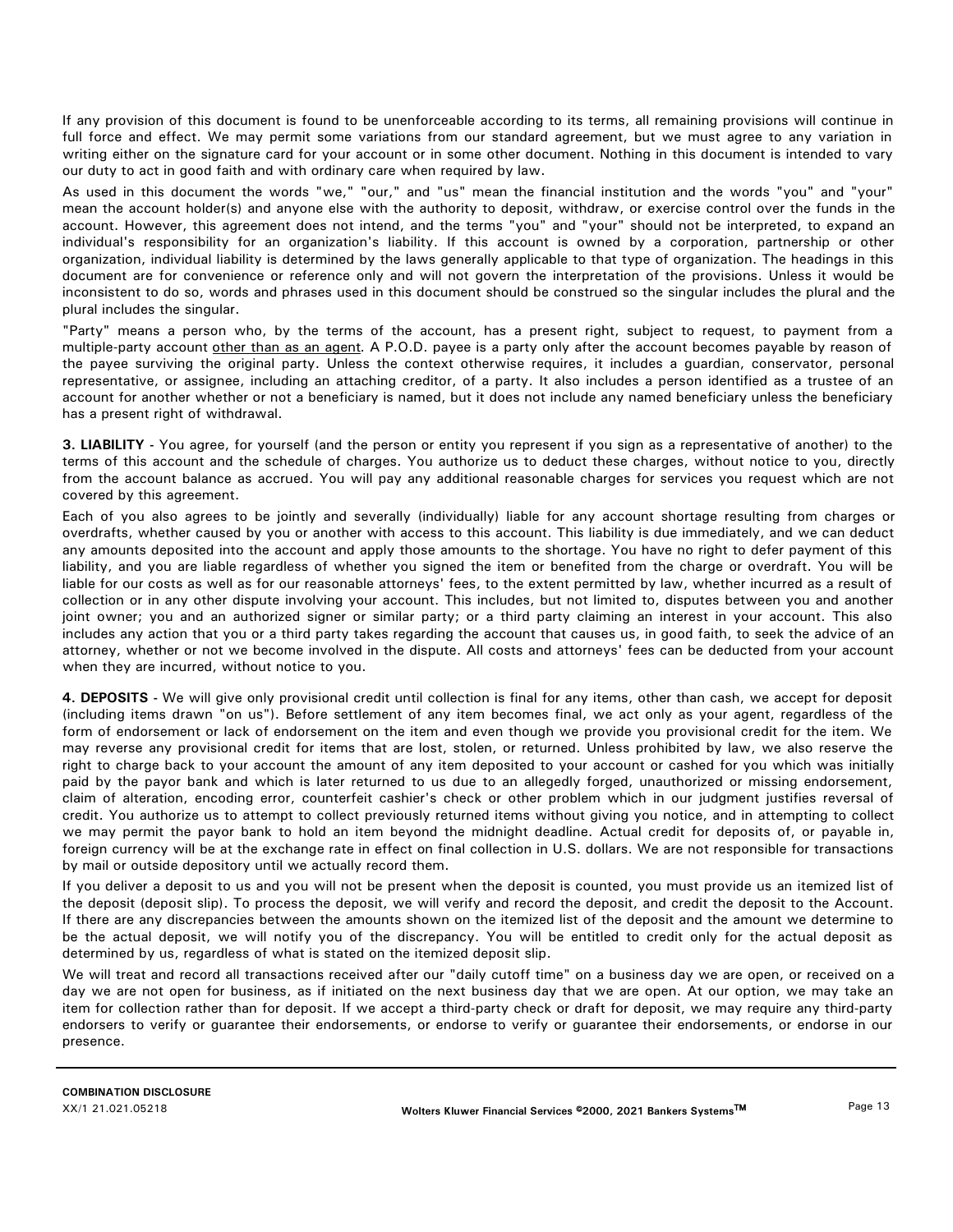**5. WITHDRAWALS -** Generally - Unless clearly indicated otherwise on the account records, any of you, acting alone, who signs to open the account or has authority to make withdrawals may withdraw or transfer all or any part of the account balance at any time. Each of you (until we receive written notice to the contrary) authorizes each other person who so signs or has authority to make withdrawals to endorse any item payable to you or your order for deposit to this account or any other transaction with us.

Postdated checks - A postdated check is one which bears a date later than the date on which the check is written. We may properly pay and charge your account for a postdated check even though payment was made before the date of the check, unless we have received written notice of the postdating in time to have a reasonable opportunity to act. Because we process checks mechanically, your notice will not be effective and we will not be liable for failing to honor your notice unless it precisely identifies the number, date, amount and payee of the item.

Checks and withdrawal rules - If you do not purchase your check blanks from us, you must be certain that we approve the check blanks you purchase. We may refuse any withdrawal or transfer request which you attempt on forms not approved by us or by any method we do not specifically permit. We may refuse any withdrawal or transfer request which is greater in number than the frequency permitted, or which is for an amount greater or less than any withdrawal limitations. We will use the date the transaction is completed by us (as opposed to the date you initiate it) to apply the frequency limitations. In addition, we may place limitations on the account until your identity is verified.

Even if we honor a nonconforming request, we are not required to do so later. If you violate the stated transaction limitations (if any), in our discretion we may close your account or reclassify it as a transaction account. If we reclassify your account, your account will be subject to the fees and earnings rules of the new account classification.

If we are presented with an item drawn against your account that would be a "substitute check," as defined by law, but for an error or defect in the item introduced in the substitute check creation process, you agree that we may pay such item.

Cash Withdrawals - We recommend you take care when making large cash withdrawals because carrying large amounts of cash may pose a danger to your personal safety. As an alternative to making a large cash withdrawal, you may want to consider a cashier's check or similar instrument. You assume full responsibility of any loss in the event the cash you withdraw is lost, stolen, or destroyed. You agree to hold us harmless from any loss you incur as a result of your decision to withdraw funds in the form of cash.

Multiple signatures, electronic check conversion, and similar transactions - An electronic check conversion transaction is a transaction where a check or similar item is converted into an electronic fund transfer as defined in the Electronic Fund Transfers regulation. In these types of transactions the check or similar item is either removed from circulation (truncated) or given back to you. As a result, we have no opportunity to review the signatures or otherwise examine the original check or item. You agree that, as to these or any items as to which we have no opportunity to examine the signatures, you waive any requirement of multiple signatures.

Notice of withdrawal - We reserve the right to require not less than 7 days' notice in writing before each withdrawal from an interest-bearing account other than a time deposit or demand deposit, or from any other savings account as defined by Regulation D. (The law requires us to reserve this right, but it is not our general policy to use it.) Withdrawals from a time account prior to maturity or prior to any notice period may be restricted and may be subject to penalty. See your notice of penalty for early withdrawal.

# **6. UNDERSTANDING AND AVOIDING OVERDRAFT AND NONSUFFICIENT FUNDS (NSF) FEES -**

**Generally -** The information in this section is being provided to help you understand what happens if your account is overdrawn. Understanding the concepts of overdrafts and nonsufficient funds (NSF) is important and can help you avoid being assessed fees or charges. This section also provides contractual terms relating to overdrafts and NSF transactions.

An overdrawn account will typically result in you being charged an overdraft fee or an NSF fee. Generally, an overdraft occurs when there is not enough money in your account to pay for a transaction, but we pay (or cover) the transaction anyway. An NSF transaction is slightly different. In an NSF transaction, we do not cover the transaction. Instead the transaction is rejected and the item or requested payment is returned. In either situation, we can charge you a fee.

**Determining Your Account Balance -** We use the "available balance" method to determine whether your account is overdrawn, that is, whether there is enough money in your account to pay for a transaction. Importantly, your "available" balance may not be the same as your account's "actual" balance. This means an overdraft or an NSF transaction could occur regardless of your account's actual balance.

Your account's actual balance (sometimes called the ledger balance) only includes transactions that have settled up to that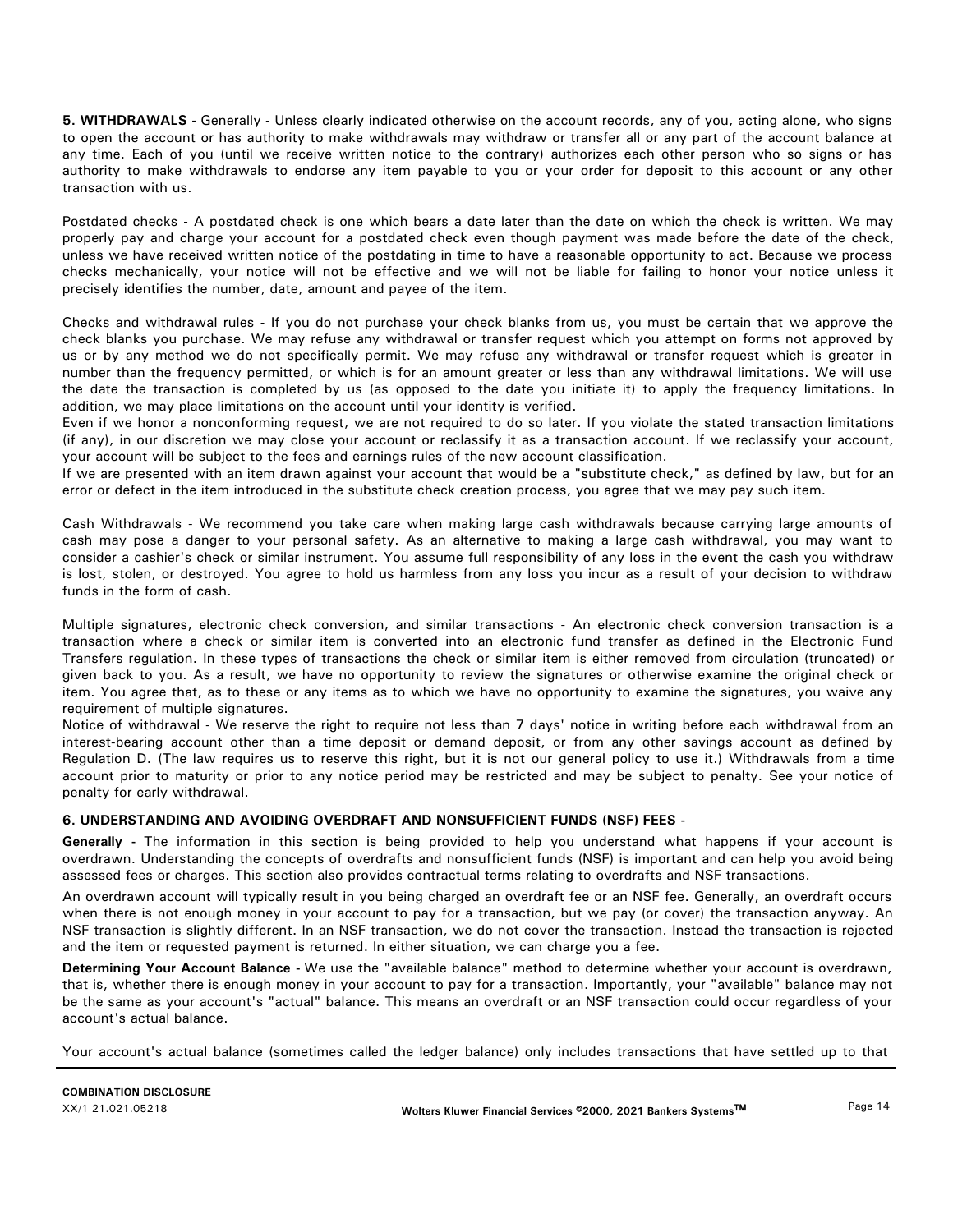point in time, that is, transactions (deposits and payments) that have posted to your account. The actual balance does not include outstanding transactions (such as checks that have not yet cleared and electronic transactions that have been authorized but which are still pending). The balance on your periodic statement is the ledger balance for your account as of the statement date.

As the name implies, your available balance is calculated based on the money "available" in your account to make payments. In other words, the available balance takes transactions that have been authorized, but not yet settled, and subtracts them from the actual balance. In addition, when calculating your available balance, any "holds" placed on deposits that have not yet cleared are also subtracted from the actual balance.

For more information on how holds placed on funds in your account can impact your available balance, read the subsection titled "A Temporary Debit Authorization Hold Affects Your Account Balance".

**Overdrafts -** You understand that we may, at our discretion, honor withdrawal requests that overdraw your account. However, the fact that we may honor withdrawal requests that overdraw the account balance does not obligate us to do so later. So you can NOT rely on us to pay overdrafts on your account regardless of how frequently or under what circumstances we have paid overdrafts on your account in the past. We can change our practice of paying, or not paying, discretionary overdrafts on your account without notice to you. You can ask us if we have other account services that might be available to you where we commit to paying overdrafts under certain circumstances, such as an overdraft protection line-of-credit or a plan to sweep funds from another account you have with us. You agree that we may charge fees for overdrafts. For consumer accounts, we will not charge fees for overdrafts caused by ATM withdrawals or one-time debit card transactions if you have not opted-in to that service. We may use subsequent deposits, including direct deposits of social security or other government benefits, to cover such overdrafts and overdraft fees.

**Nonsufficient Funds (NSF) Fees -** If an item drafted by you (such as a check) or a transaction you set up (such as a preauthorized transfer) is presented for payment in an amount that is more than the amount of money available in your account, and we decide not to pay the item or transaction, you agree that we can charge you an NSF fee for returning the payment. Be aware that such an item or payment may be presented multiple times and that we do not monitor or control the number of times a transaction is presented for payment. You agree that we may charge you an NSF fee each time a payment is presented if the amount of money available in your account is not sufficient to cover the payment, regardless of the number of times the payment is presented.

**Payment Types -** Some, but not necessarily all, of the ways you can access the funds in your account include debit card transactions, automated clearing house (ACH) transactions, and check transactions. All these payment types can use different processing systems and some may take more or less time to post. This information is important for a number of reasons. For example, keeping track of the checks you write and the timing of the preauthorized payments you set up will help you to know what other transactions might still post against your account.

For information about how and when we process these different payment types, see the "Payment Order of Items" subsection below.

**Balance Information -** Keeping track of your balance is important. You can review your balance in a number of ways including reviewing your periodic statement, reviewing your balance online, accessing your account information by phone, or coming into one of our branches.

Funds Availability - Knowing when funds you deposit will be made available for withdrawal is another important concept that can help you avoid being assessed fees or charges. Please see our funds availability disclosure for information on when different types of deposits will be made available for withdrawal. For those accounts to which our funds availability policy disclosure does not apply, you can ask us when you make a deposit when those funds will be available for withdrawal. An item may be returned after the funds from the deposit of that item are made available for withdrawal. In that case, we will reverse the credit of the item. We may determine the amount of available funds in your account for the purpose of deciding whether to return an item for insufficient funds at any time between the times we receive the item and when we return the item or send a notice in lieu of return. We need only make one determination, but if we choose to make a subsequent determination, the account balance at the subsequent time will determine whether there are insufficient available funds.

**A Temporary Debit Authorization Hold Affects Your Account Balance -** On debit card purchases, merchants may request a temporary hold on your account for a specified sum of money when the merchant does not know the exact amount of the purchase at the time the card is authorized. The amount of the temporary hold may be more than the actual amount of your purchase. Some common transactions where this occurs involve purchases of gasoline, hotel rooms, or meals at restaurants. When this happens, our processing system cannot determine that the amount of the hold exceeds the actual amount of your purchase. This temporary hold, and the amount charged to your account, will eventually be adjusted to the actual amount of your purchase, but it could be three calendar days, or even longer in some cases, before the adjustment is made. Until the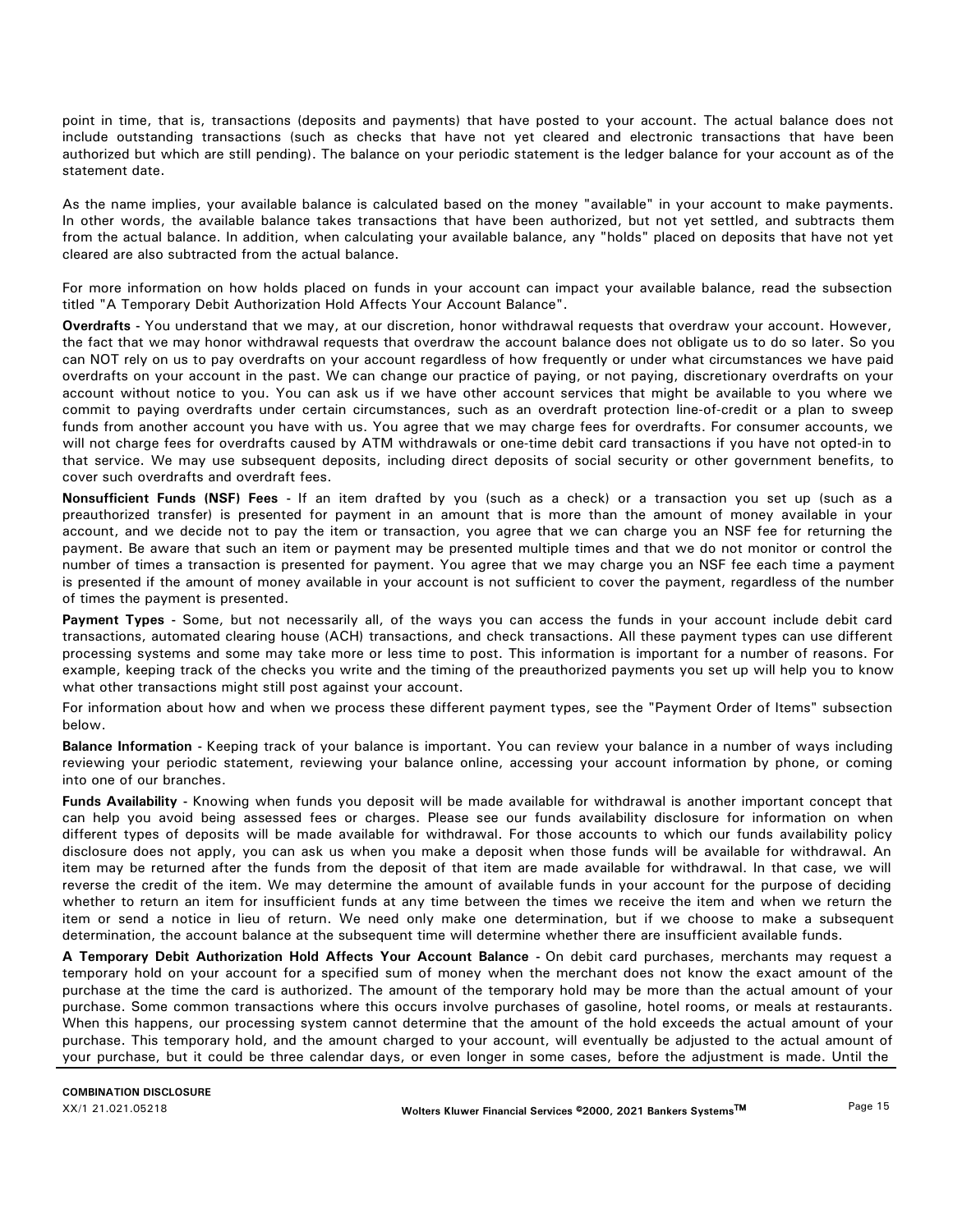adjustment is made, the amount of funds in your account available for other transactions will be reduced by the amount of the temporary hold. If another transaction is presented for payment in an amount greater than the funds left after the deduction of the temporary hold amount, you will be charged an NSF or overdraft fee according to our NSF or overdraft fee policy. You will be charged the fee even if you would have had sufficient funds in your account if the amount of the hold had been equal to the amount of your purchase.

**Payment Order of Items -** The order in which items are paid is important if there is not enough money in your account to pay all of the items that are presented. The payment order can affect the number of items overdrawn or returned unpaid and the amount of the fees you may have to pay.

If a check, item or transaction (other than an ATM or everyday debit card transaction) is presented without sufficient funds in your account to pay it, we may, at our discretion, pay the item (creating an overdraft) or return the item for insufficient funds (NSF). The amounts of the overdraft and NSF fees are disclosed elsewhere, as are your rights to opt in to overdraft services for ATM and everyday debit card transactions, if applicable. We encourage you to make careful records and practice good account management. This will help you to avoid creating items without sufficient funds and potentially incurring the resulting fees.

**7. OWNERSHIP OF ACCOUNT AND BENEFICIARY DESIGNATION -** These rules apply to this account depending on the form of ownership and beneficiary designation, if any, specified on the account records. We make no representations as to the appropriateness or effect of the ownership and beneficiary designations, except as they determine to whom we pay the account funds. SINGLE-PARTY ACCOUNT - Such an account is owned by one party. MULTIPLE-PARTY ACCOUNT - Parties own account in proportion to net contributions unless there is clear and convincing evidence of a different intent.

**RIGHTS AT DEATH -** SINGLE-PARTY ACCOUNT - At the death of a party, ownership passes as part of the party's estate. MULTIPLE-PARTY ACCOUNT WITH RIGHT OF SURVIVORSHIP - At death of party, ownership passes to the surviving party or parties. MULTIPLE-PARTY ACCOUNT WITHOUT RIGHT OF SURVIVORSHIP - At death of party, deceased party's ownership passes as part of deceased party's estate. SINGLE-PARTY ACCOUNT WITH PAY-ON-DEATH DESIGNATION - At death of the party, ownership passes to the designated pay-on-death beneficiaries and is not part of the party's estate. MULTIPLE-PARTY ACCOUNT WITH RIGHT OF SURVIVORSHIP AND PAY-ON-DEATH DESIGNATION - At death of last surviving party, ownership passes to the designated pay-on-death beneficiaries and is not part of the last surviving party's estate.

**8. BUSINESS, ORGANIZATION AND ASSOCIATION ACCOUNTS -** Earnings in the form of interest, dividends, or credits will be paid only on collected funds, unless otherwise provided by law or our policy. You represent that you have the authority to open and conduct business on this account on behalf of the entity. We may require the governing body of the entity opening the account to give us a separate authorization telling us who is authorized to act on its behalf. We will honor the authorization until we actually receive written notice of a change from the governing body of the entity.

**9. STOP PAYMENTS -** Unless otherwise provided, the rules in this section cover stopping payment of items such as checks and drafts. Rules for stopping payment of other types of transfers of funds, such as consumer electronic fund transfers, may be established by law or our policy. If we have not disclosed these rules to you elsewhere, you may ask us about those rules.

We may accept an order to stop payment on any item from any one of you. You must make any stop-payment order in the manner required by law and we must receive it in time to give us a reasonable opportunity to act on it before our stop-payment cutoff time. Because stop-payment orders are handled by computers, to be effective, your stop-payment order must precisely identify the number, date, and amount of the item, and the payee. You may stop payment on any item drawn on your account whether you sign the item or not. Your stop payment order is effective for six months if it is given to us in writing or by another type of record (Generally, a "record" is information that is stored in such a way that it can be retrieved and can be heard or read and understood - you can ask us what type of stop payment records you can give us).

Your order will lapse after that time if you do not renew the order in writing before the end of the six-month period. If the original stop-payment order was oral your stop-payment order will lapse after 14 calendar days if it is not confirmed in writing or by another type of record within that time period. We are not obligated to notify you when a stop-payment order expires. A release of the stop-payment request may be made only by the person who initiated the stop-payment order.

If you stop payment on an item and we incur any damages or expenses because of the stop payment, you agree to indemnify us for those damages or expenses, including attorneys' fees. You assign to us all rights against the payee or any other holder of the item. You agree to cooperate with us in any legal actions that we may take against such persons. You should be aware that anyone holding the item may be entitled to enforce payment against you despite the stop-payment order.

Our stop-payment cutoff time is one hour after the opening of the next banking day after the banking day on which we receive

**COMBINATION DISCLOSURE**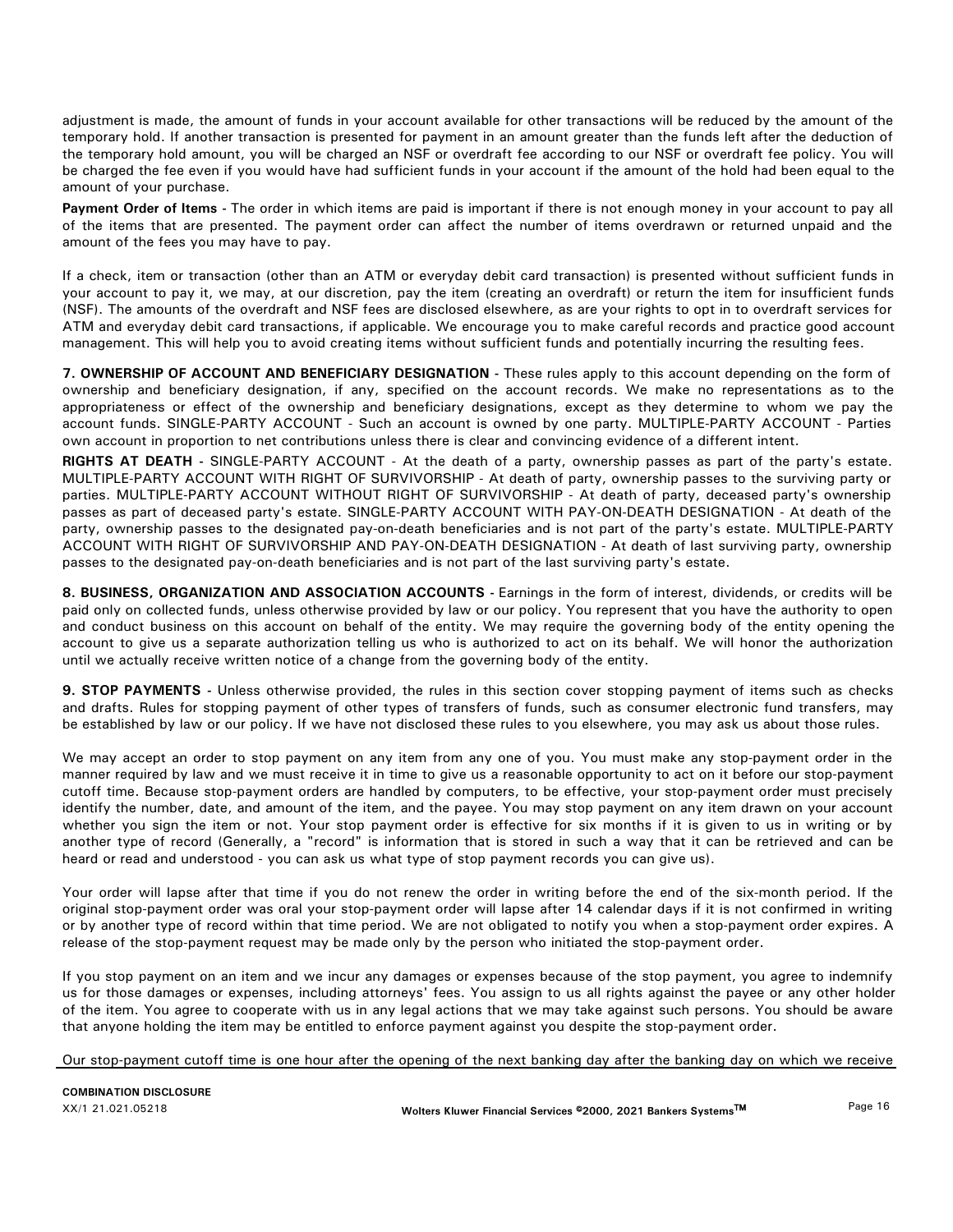the item. Additional limitations on our obligation to stop payment are provided by law (e.g., we paid the item in cash or we certified the item).

**10. TELEPHONE TRANSFERS -** A telephone transfer of funds from this account to another account with us, if otherwise arranged for or permitted, may be made by the same persons and under the same conditions generally applicable to withdrawals made in writing. Limitations on the number of telephonic transfers from a savings account, if any, are described elsewhere.

**11. AMENDMENTS AND TERMINATION -** We may change any term of this agreement. Rules governing changes in interest rates are provided separately in the Truth-in-Savings disclosure or in another document. For other changes, we will give you reasonable notice in writing or by any other method permitted by law. We may also close this account at any time upon reasonable notice to you and tender of the account balance personally or by mail. Items presented for payment after the account is closed may be dishonored. When you close your account, you are responsible for leaving enough money in the account to cover any outstanding items to be paid from the account. Reasonable notice depends on the circumstances, and in some cases such as when we cannot verify your identity or we suspect fraud, it might be reasonable for us to give you notice after the change or account closure becomes effective. For instance, if we suspect fraudulent activity with respect to your account, we might immediately freeze or close your account and then give you notice. If we have notified you of a change in any term of your account and you continue to have your account after the effective date of the change, you have agreed to the new term(s).

**12. NOTICES -** Any written notice you give us is effective when we actually receive it, and it must be given to us according to the specific delivery instructions provided elsewhere, if any. We must receive it in time to have a reasonable opportunity to act on it. If the notice is regarding a check or other item, you must give us sufficient information to be able to identify the check or item, including the precise check or item number, amount, date and payee. Written notice we give you is effective when it is deposited in the United States Mail with proper postage and addressed to your mailing address we have on file. Notice to any of you is notice to all of you.

**13. STATEMENTS - Your Duty to Report Unauthorized Signatures, Alterations and Forgeries** - You must examine your statement of account with "reasonable promptness." If you discover (or reasonably should have discovered) any unauthorized signatures or alterations, you must promptly notify us of the relevant facts. As between you and us, if you fail to do either of these duties, you will have to either share the loss with us, or bear the loss entirely yourself (depending on whether we used ordinary care and, if not, whether we substantially contributed to the loss). The loss could be not only with respect to items on the statement but other items with unauthorized signatures or alterations by the same wrongdoer.

You agree that the time you have to examine your statement and report to us will depend on the circumstances, but will not, in any circumstance, exceed a total of 30 days from when the statement is first sent or made available to you.

You further agree that if you fail to report any unauthorized signatures, alterations, or forgeries in your account within 60 days of when we first send or make the statement available, you cannot assert a claim against us on any items in that statement, and as between you and us the loss will be entirely yours. This 60-day limitation is without regard to whether we used ordinary care. The limitation in this paragraph is in addition to that contained in the first paragraph of this section.

**Your Duty to Report Other Errors or Problems** - In addition to your duty to review your statements for unauthorized signatures, alterations and forgeries, you agree to examine your statement with reasonable promptness for any other error or problem such as an encoding error or an unexpected deposit amount. Also, if you receive or we make available either your items or images of your items, you must examine them for any unauthorized or missing endorsements or any other problems. You agree that the time you have to examine your statement and items and report to us will depend on the circumstances. However, this time period shall not exceed 60 days. Failure to examine your statement and items and report any errors to us within 60 days of when we first send or make the statement available precludes you from asserting a claim against us for any errors on items identified in that statement and as between you and us the loss will be entirely yours.

**Errors Relating to Electronic Fund Transfers or Substitute Check** - For information on errors relating to electronic fund transfers (e.g., on-line, mobile, debit card or ATM transactions) refer to your Electronic Fund Transfers disclosure and the sections on consumer liability and error resolution. For information on errors relating to a substitute check you received, refer to your disclosure entitled Substitute Checks and Your Rights.

**Duty to Notify if Statement Not Received** - You agree to immediately notify us if you do not receive your statement by the date you normally expect to receive it. Not receiving your statement in a timely manner is a sign that there may be an issue with your account, such as possible fraud or identity theft.

**14. ACCOUNT TRANSFER -** This account may not be transferred or assigned without our prior written consent.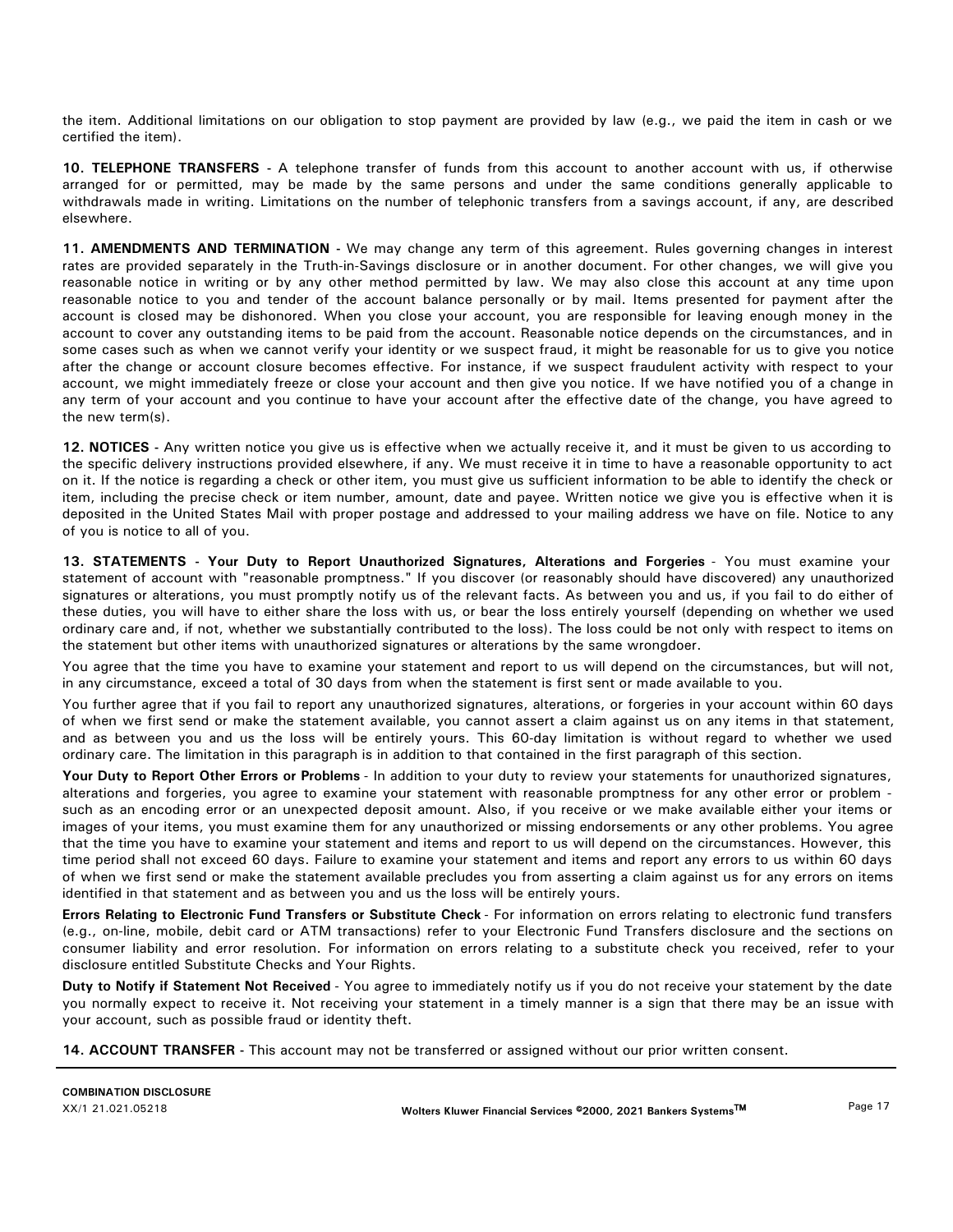**15. DIRECT DEPOSITS -** If we are required for any reason to reimburse the federal government for all or any portion of a benefit payment that was directly deposited into your account, you authorize us to deduct the amount of our liability to the federal government from the account or from any other account you have with us, without prior notice and at any time, except as prohibited by law. We may also use any other legal remedy to recover the amount of our liability.

**16. TEMPORARY ACCOUNT AGREEMENT -** If the account documentation indicates that this is a temporary account agreement, each person who signs to open the account or has authority to make withdrawals (except as indicated to the contrary) may transact business on this account. However, we may at some time in the future restrict or prohibit further use of this account if you fail to comply with the requirements we have imposed within a reasonable time.

**17. SETOFF -** We may (without prior notice and when permitted by law) set off the funds in this account against any due and payable debt any of you owe us now or in the future If this account is owned by one or more of you as individuals, we may set off any funds in the account against a due and payable debt a partnership owes us now or in the future, to the extent of your liability as a partner for the partnership debt. If your debt arises from a promissory note, then the amount of the due and payable debt will be the full amount we have demanded, as entitled under the terms of the note, and this amount may include any portion of the balance for which we have properly accelerated the due date.

This right of setoff does not apply to this account if prohibited by law. For example, the right of setoff does not apply to this account if: (a) it is an Individual Retirement Account or similar tax-deferred account, or (b) the debt is created by a consumer credit transaction under a credit card plan (but this does not affect our rights under any consensual security interest), or (c) the debtor's right of withdrawal only arises in a representative capacity. We will not be liable for the dishonor of any check when the dishonor occurs because we set off a debt against this account. You agree to hold us harmless from any claim arising as a result of our exercise of our right of setoff.

**18. AGENCY (POWER OF ATTORNEY) DESIGNATION -** Agents may make account transactions on behalf of the parties, but have no ownership or rights at death unless named as Pay-on-Death beneficiaries. The owner does not give up any rights to act on the account, and the agent may not in any manner affect the rights of the owner or beneficiaries, if any, other than by withdrawing funds from the account. The owner is responsible for any transactions of the agent. We undertake no obligation to monitor transactions to determine that they are on the owner's behalf.

The owner may terminate the agency at any time, and the agency is automatically terminated by the death of the owner. However, we may continue to honor the transactions of the agent until: (a) we have received written notice or have actual knowledge of the termination of the agency, and (b) we have a reasonable opportunity to act on that notice or knowledge. We may refuse to accept the designation of an agent.

**19. RESTRICTIVE LEGENDS OR ENDORSEMENTS -** The automated processing of the large volume of checks we receive prevents us from inspecting or looking for restrictive legends, restrictive endorsements or other special instructions on every check. For this reason, we are not required to honor any restrictive legend or endorsement or other special instruction placed on checks you write unless we have agreed in writing to the restriction or instruction. Unless we have agreed in writing, we are not responsible for any losses, claims, damages, or expenses that result from your placement of these restrictions or instructions on your checks. Examples of restrictive legends placed on checks are "must be presented within 90 days" or "not valid for more than \$1,000.00." The payee's signature accompanied by the words "for deposit only" is an example of a restrictive endorsement.

**20. FACSIMILE SIGNATURES -** Unless you make advance arrangements with us, we have no obligation to honor facsimile signatures on your checks or other orders. If we do agree to honor items containing facsimile signatures, you authorize us, at any time, to charge you for all checks, drafts, or other orders, for the payment of money, that are drawn on us. You give us this authority regardless of by whom or by what means the facsimile signature(s) may have been affixed so long as they resemble the facsimile signature specimen filed with us, and contain the required number of signatures for this purpose. You must notify us at once if you suspect that your facsimile signature is being or has been misused.

**21. PLEDGES -** Each owner of this account may pledge all or any part of the funds in it for any purpose to which we agree. Any pledge of this account must first be satisfied before the rights of any surviving account owner or account beneficiary become effective.

**22. POWER OF ATTORNEY -** You may wish to appoint an agent to conduct transactions on your behalf. (We, however, have no duty or agreement whatsoever to monitor or insure that the acts of the agent are for your benefit.) This may be done by allowing your agent to sign in that capacity on the signature card or by separate form, such as a power of attorney. A power of attorney continues until your death or the death of the person given the power. If the power of attorney is not "durable," it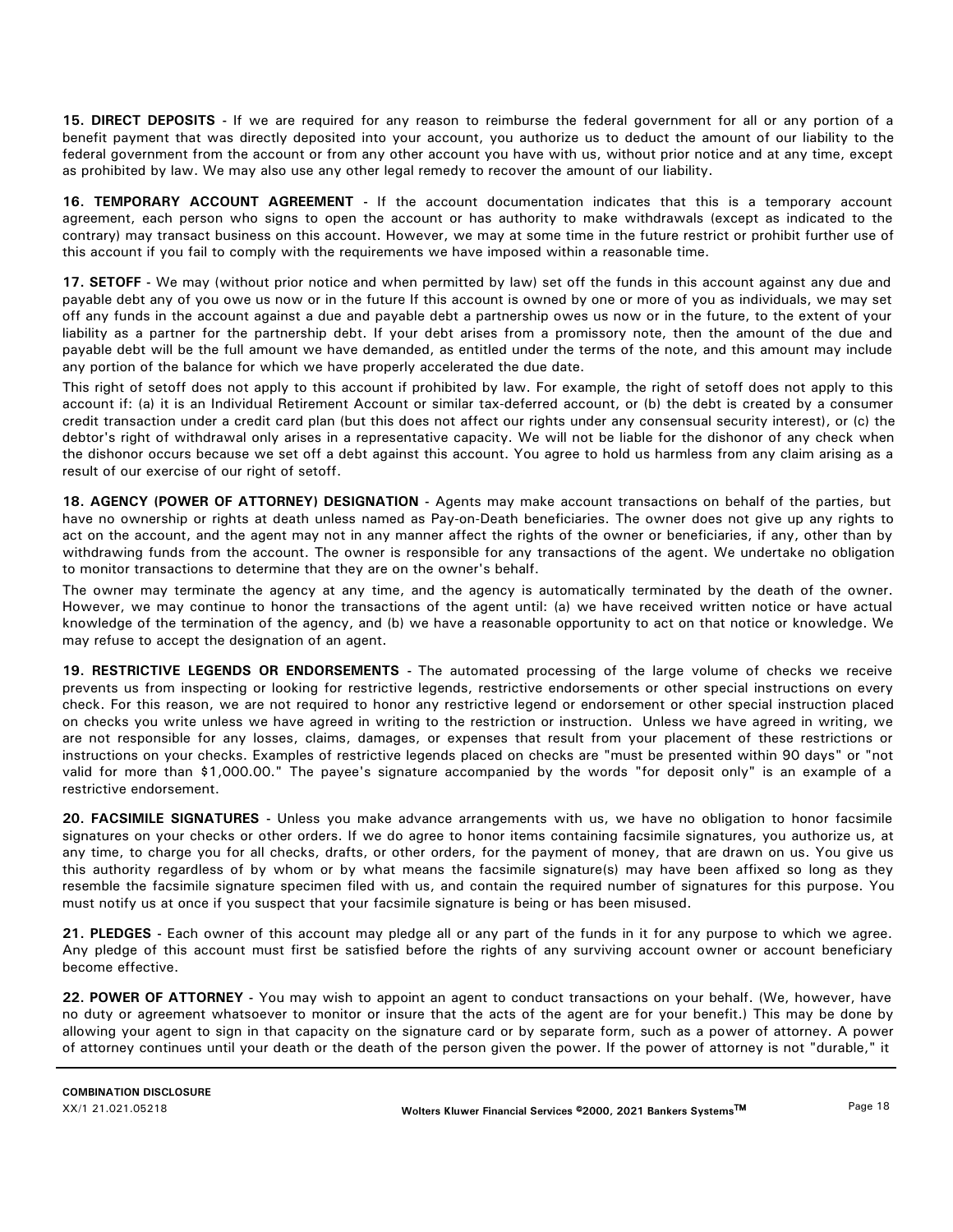is revoked when you become incompetent. We may continue to honor the transactions of the agent until: (a) we have received written notice or have actual knowledge of the termination of the authority or the death of an owner, and (b) we have had a reasonable opportunity to act on that notice or knowledge. You agree not to hold us responsible for any loss or damage you may incur as a result of our following instructions given by an agent acting under a valid power of attorney.

**23. STALE-DATED CHECKS -** We are not obligated to, but may at our option, pay a check, other than a certified check, presented for payment more than six months after its date. If you do not want us to pay a stale-dated check, you must place a stop-payment order on the check in the manner we have described elsewhere.

**24. FDIC INSURANCE -** Funds in your account(s) with us are insured by the Federal Deposit Insurance Corporation (FDIC) and backed by the full faith and credit of the United States. The amount of insurance coverage you have depends on the number of accounts you have with us that are of different "ownership." An individual account is one unique form of "ownership"; a joint account, a pay-on-death account, and a self directed qualified retirement account (e.g., an IRA) are examples of some of the others. Deposit insurance for a person's self directed qualified retirement account is up to \$250,000. (An IRA is a self directed qualified retirement account as is any account where the owner decides where and how to invest the balance.) Funds are insured to \$250,000 per depositor for the total of funds combined in all of your other insured accounts with us. If you want a more detailed explanation or additional information, you may ask us or contact the FDIC. You can also visit the FDIC website at www.fdic.gov and click on the Deposit Insurance link. The link includes detailed contact information as well as a deposit insurance estimator.

**25. ENDORSEMENTS -** We may accept for deposit any item payable to you or your order, even if they are not endorsed by you. We may give cash back to any one of you. We may supply any missing endorsement(s) for any item we accept for deposit or collection, and you warrant that all endorsements are genuine.

To ensure that your check or share draft is processed without delay, you must endorse it (sign it on the back) in a specific area. Your entire endorsement (whether a signature or a stamp) along with any other endorsement information (e.g. additional endorsements, ID information, driver's license number, etc.) must fall within 1 1/2" of the "trailing edge" of a check. Endorsements must be made in blue or black ink, so that they are readable by automated check processing equipment.

As you look at the front of a check, the "trailing edge" is the left edge. When you flip the check over, be sure to keep all endorsement information within 1 1/2" of that edge.



It is important that you confine the endorsement information to this area since the remaining blank space will be used by others in the processing of the check to place additional needed endorsements and information. You agree that you will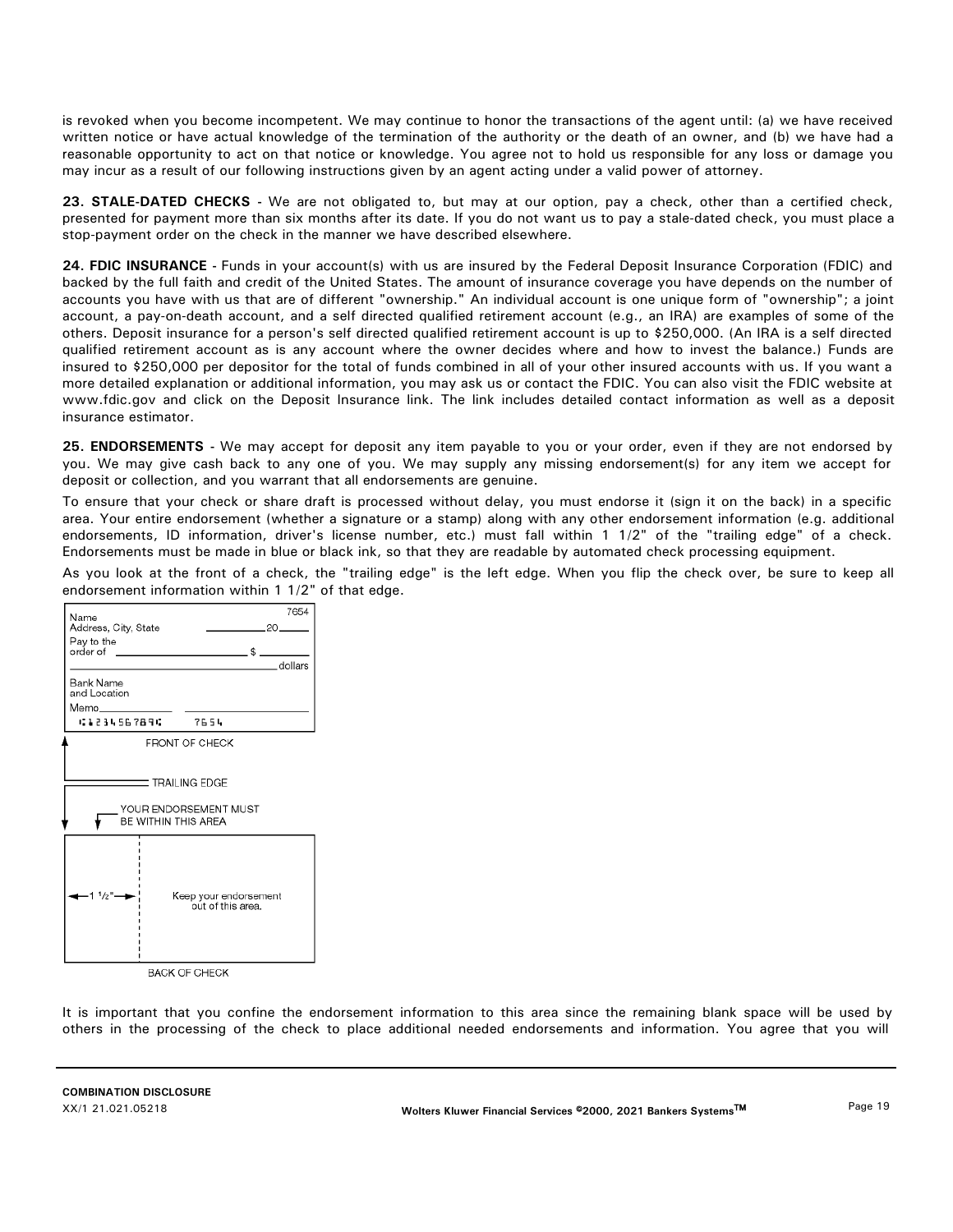indemnify, defend, and hold us harmless for any loss, liability, damage or expense that occurs because your endorsement, another endorsement or information you have printed on the back of the check obscures our endorsement.

These endorsement guidelines apply to both personal and business checks.

**26. UNCLAIMED PROPERTY -** The law establishes procedures under which unclaimed property must be surrendered to the state. (We may have our own rules regarding dormant accounts, and if we charge a fee for dormant accounts it will be disclosed to you elsewhere.) Generally, the funds in your account are considered unclaimed if you have not had any activity or communication with us regarding your account over a period of years. Ask us if you want further information about the period of time or type of activity that will prevent your account from being unclaimed. If your funds are surrendered to the state, you may be able to reclaim them, but your claim must be presented to the state. Once your funds are surrendered, we no longer have any liability or responsibility with respect to the funds.

**27. DEATH OR INCOMPETENCE -** You agree to notify us promptly if any person with a right to withdraw funds from your account(s) dies or is adjudicated (determined by the appropriate official) incompetent. We may continue to honor your checks, items, and instructions until: (a) we know of your death or adjudication of incompetence, and (b) we have had a reasonable opportunity to act on that knowledge. You agree that we may pay or certify checks drawn on or before the date of death or adjudication of incompetence for up to ten (10) days after your death or adjudication of incompetence unless ordered to stop payment by someone claiming an interest in the account.

**28. CASH TRANSACTION REPORTING -** To help law enforcement agencies detect illegal activities, the law requires all financial institutions to gather and report information on some types of cash transactions. If the information we need to complete the report is not provided, we are required to refuse to handle the transaction. If you have any questions regarding these rules, please contact your local Internal Revenue Service office.

**29. BACKUP WITHHOLDING/TIN CERTIFICATION -** Federal tax law requires us to report interest payments we make to you of \$10 or more in a year, and to include your taxpayer identification number (TIN) on the report (the taxpayer identification number is your social security number if you are an individual). Interest includes dividends, interest and bonus payments for purposes of this rule. Therefore, we require you to provide us with your TIN and to certify that it is correct. In some circumstances, federal law requires us to withhold and pay to the IRS a percentage of the interest that is earned on funds in your accounts. This is known as backup withholding. We will not have to withhold interest payments when you open your account if you certify your TIN and certify that you are not subject to backup withholding due to underreporting of interest. (There are special rules if you do not have a TIN but have applied for one, if you are a foreign person, or if you are exempt from the reporting requirements.) We may subsequently be required to begin backup withholding if the IRS informs us that you supplied an incorrect TIN or that you underreported your interest income.

**30. CREDIT VERIFICATION -** You agree that we may verify credit and employment history by any necessary means, including preparation of a credit report by a credit reporting agency.

**31. CHANGING ACCOUNT PRODUCTS -** We may change your account to another product offered by us at any time by giving you notice that your account will be changed to another product on a specified date. If your account is a time account, the change will not occur before the next maturity date of your account. If you do not close your account before the date specified in the notice, we may change your account to that other product on the date specified in the notice.

**32. TRANSACTIONS BY MAIL -** You may deposit checks (including share drafts) by mail. You should endorse the item being sent through the mail with the words "For Deposit Only" and should include your correct account number underneath to ensure the item is credited to the correct account. You should use the pre-encoded deposit slips found in your checkbook. If you do not use your deposit slip or provide us with instructions indicating how or where the item should be credited, we may apply it to any account or any loan balance you have with us or we may return the item to you. Receipts for such transactions will be mailed to you only if a self-addressed stamped envelope is provided. Following your deposit, examine your statement carefully or call us to ensure that we received the item. Do not send cash through the mail for deposit.

**33. LEGAL ACTIONS AFFECTING YOUR ACCOUNT -** If we are served with a subpoena, restraining order, writ of attachment or execution, levy, garnishment, search warrant, or similar order relating to your account (termed "legal action" in this section), we will comply with that legal action. Or, in our discretion, we may freeze the assets in the account and not allow any payments out of the account until a final court determination regarding the legal action. We may do these things even if the legal action involves less than all of you. In these cases, we will not have any liability to you if there are insufficient funds to pay your items because we have withdrawn funds from your account or in any way restricted access to your funds in accordance with the legal action. Any fees or expenses we incur in responding to any legal action (including, without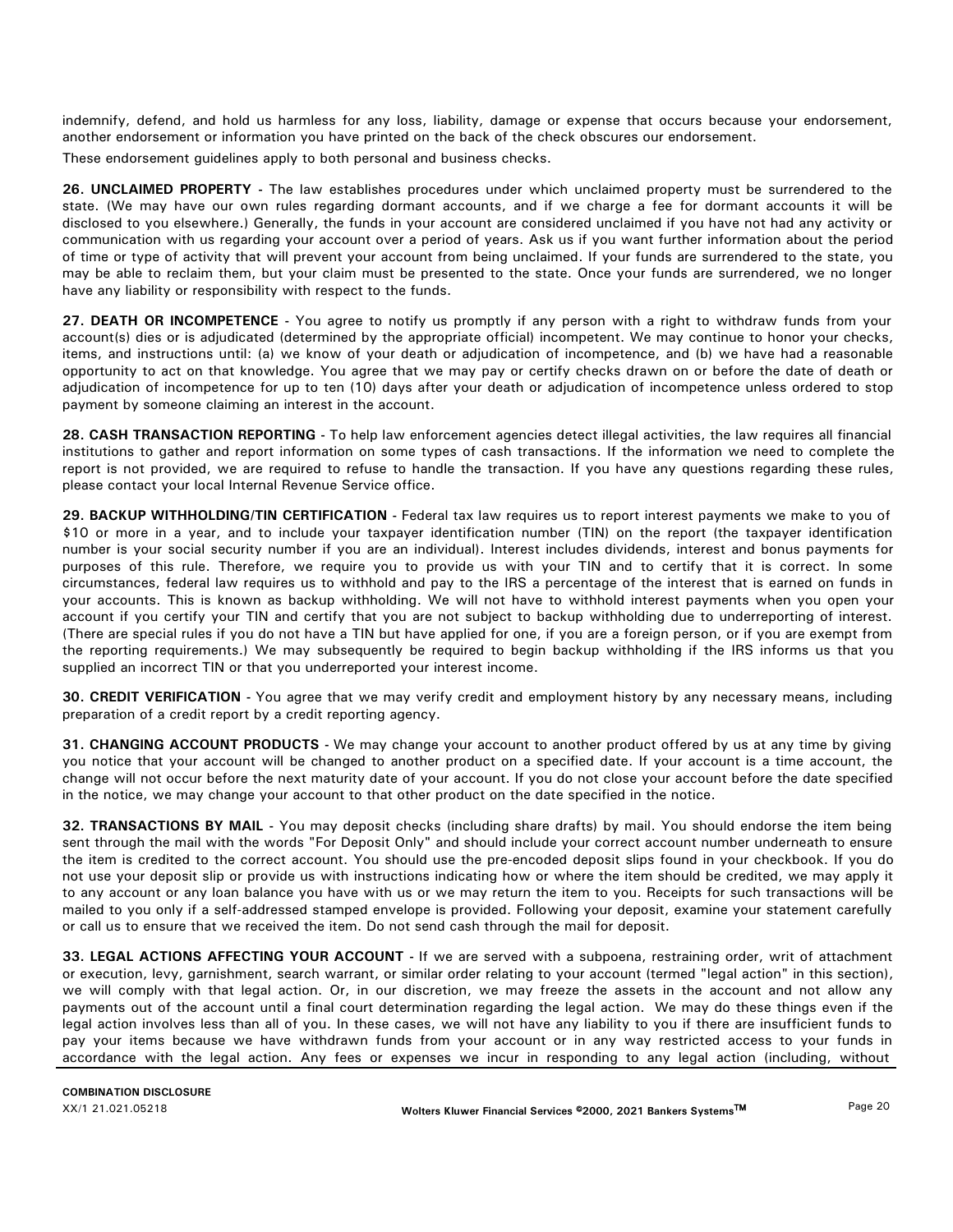limitation, attorneys' fees and our internal expenses) may be charged against your account. The list of fees applicable to your account(s) provided elsewhere may specify additional fees that we may charge for certain legal actions.

**34. CHECK PROCESSING -** We process items mechanically by relying solely on the information encoded in magnetic ink along the bottom of the items. This means that we do not individually examine all of your items to determine if the item is properly completed, signed and endorsed or to determine if it contains any information other than what is encoded in magnetic ink. You agree that we have exercised ordinary care if our automated processing is consistent with general banking practice, even though we do not inspect each item. Because we do not inspect each item, if you write a check to multiple payees, we can properly pay the check regardless of the number of endorsements unless you notify us in writing that the check requires multiple endorsements. We must receive the notice in time for us to have a reasonable opportunity to act on it, and you must tell us the precise date of the check, amount, check number and payee. We are not responsible for any unauthorized signature or alteration that would not be identified by a reasonable inspection of the item. Using an automated process helps us keep costs down for you and all account holders.

**35. CHECK STORAGE AND COPIES -** You agree that you will not receive your canceled checks. We will store your canceled checks or copies of them for a reasonable retention period. You may request copies from us in the manner we require.

**36. CHECK CASHING -** We may charge a fee for anyone that does not have an account with us who is cashing a check, draft or other instrument written on your account. We may also require reasonable identification to cash such a check, draft or other instrument. We can decide what identification is reasonable under the circumstances and such identification may be documentary or physical and may include collecting a thumbprint or fingerprint.

**37. TRUNCATION, SUBSTITUTE CHECKS, AND OTHER CHECK IMAGES -** If you truncate an original check and create a substitute check, or other paper or electronic image of the original check, you warrant that no one will be asked to make payment on the original check, a substitute check or any other electronic or paper image, if the payment obligation relating to the original check has already been paid. You also warrant that any substitute check you create conforms to the legal requirements and generally accepted specifications for substitute checks. You agree to retain the original check in conformance with our internal policy for retaining original checks. You agree to indemnify us for any loss we may incur as a result of any truncated check transaction you initiate. We can refuse to accept substitute checks that have not previously been warranted by a bank or other financial institution in conformance with the Check 21 Act. Unless specifically stated in a separate agreement between you and us, we do not have to accept any other electronic or paper image of an original check.

**38. ACCOUNT SECURITY - Duty to Protect Account Information and Methods of Access -** It is your responsibility to protect the account numbers and electronic access devices (e.g., an ATM card) we provide you for your account(s). Do not discuss, compare, or share information about your account number(s) with anyone unless you are willing to give them full use of your money. An account number can be used by thieves to issue an electronic debit or to encode your number on a false demand draft which looks like and functions like an authorized check. If you furnish your access device and grant actual authority to make transfers to another person (a family member or coworker, for example) who then exceeds that authority, you are liable for the transfers unless we have been notified that transfers by that person are no longer authorized.

Your account number can also be used to electronically remove money from your account, and payment can be made from your account even though you did not contact us directly and order the payment.

You must also take precaution in safeguarding your blank checks. Notify us at once if you believe your checks have been lost or stolen. As between you and us, if you are negligent in safeguarding your checks, you must bear the loss entirely yourself or share the loss with us (we may have to share some of the loss if we failed to use ordinary care and if we substantially contributed to the loss).

Positive Pay and Other Fraud Prevention Services - Except for consumer electronic fund transfers subject to Regulation E, you agree that if we offer you services appropriate for your account to help identify and limit fraud or other unauthorized transactions against your account, and you reject those services, you will be responsible for any fraudulent or unauthorized transactions which could have been prevented by the services we offered. You will not be responsible for such transactions if we acted in bad faith or to the extent our negligence contributed to the loss. Such services include positive pay or commercially reasonable security procedures. If we offered you a commercially reasonable security procedure which you reject, you agree that you are responsible for any payment order, whether authorized or not, that we accept in compliance with an alternative security procedure that you have selected. The positive pay service can help detect and prevent check fraud and is appropriate for account holders that issue: a high volume of checks, a lot of checks to the general public, or checks for large dollar amounts.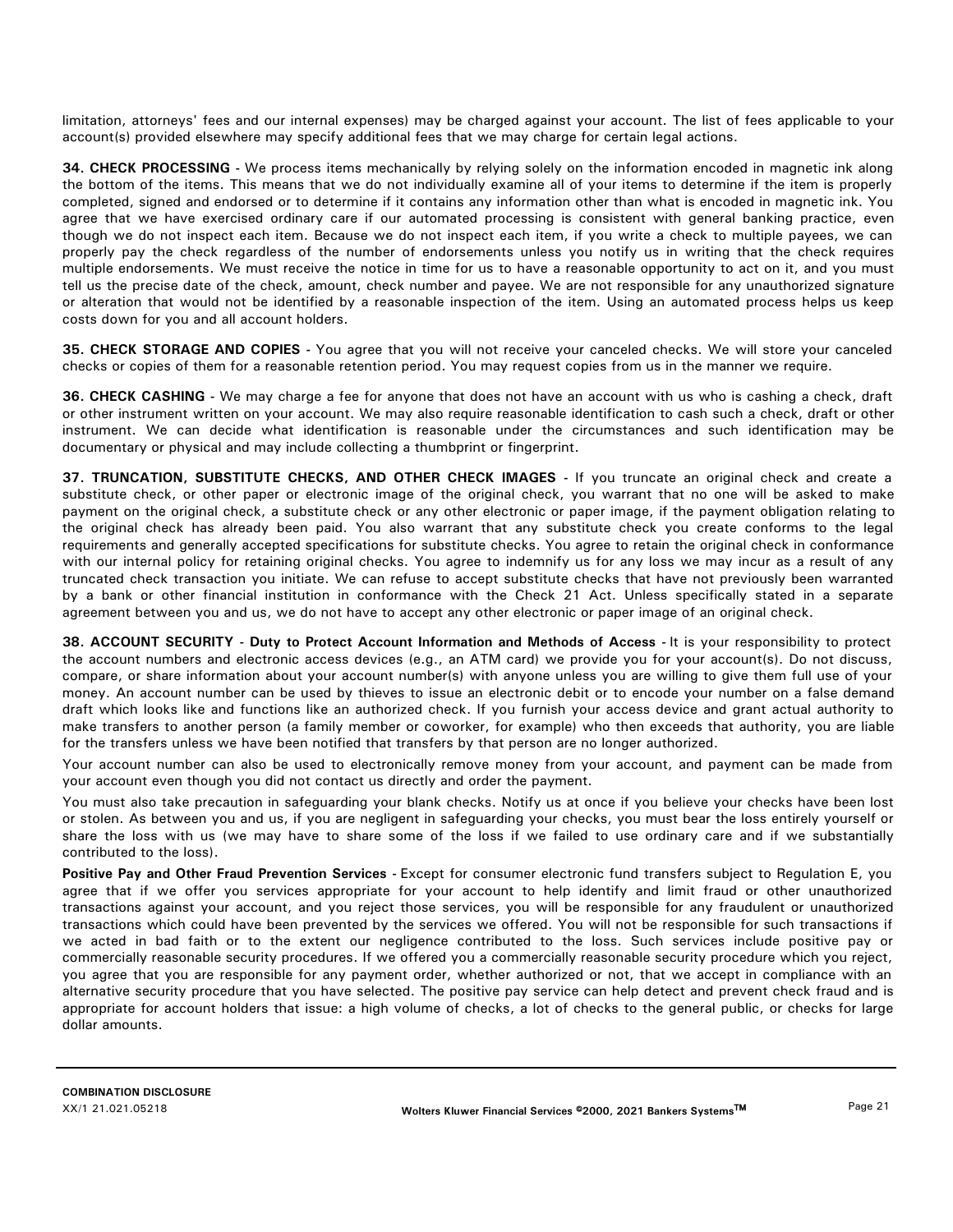**39. REMOTELY CREATED CHECKS -** Like any standard check or draft, a remotely created check (sometimes called a telecheck, preauthorized draft or demand draft) is a check or draft that can be used to withdraw money from an account. Unlike a typical check or draft, however, a remotely created check is not issued by the paying bank and does not contain the signature of the account owner (or a signature purported to be the signature of the account owner). In place of a signature, the check usually has a statement that the owner authorized the check or has the owner's name typed or printed on the signature line.

You warrant and agree to the following for every remotely created check we receive from you for deposit or collection: (1) you have received express and verifiable authorization to create the check in the amount and to the payee that appears on the check; (2) you will maintain proof of the authorization for at least 2 years from the date of the authorization, and supply us the proof if we ask; and (3) if a check is returned you owe us the amount of the check, regardless of when the check is returned. We may take funds from your account to pay the amount you owe us, and if there are insufficient funds in your account, you still owe us the remaining balance.

**40. TELEPHONIC INSTRUCTIONS -** Unless required by law or we have agreed otherwise in writing, we are not required to act upon instructions you give us via facsimile transmission or leave by voice mail or on a telephone answering machine.

**41. CLAIM OF LOSS -** The following rules do not apply to a transaction or claim related to a consumer electronic fund transfer governed by Regulation E (e.g., an everyday consumer debit card or ATM transaction). The error resolution procedures for consumer electronic fund transfers can be found in our initial Regulation E disclosure titled, "Electronic Fund Transfers." For other transactions or claims, if you claim a credit or refund because of a forgery, alteration, or any other unauthorized withdrawal, you agree to cooperate with us in the investigation of the loss, including giving us an affidavit containing whatever reasonable information we require concerning your account, the transaction, and the circumstances surrounding the loss. You will notify law enforcement authorities of any criminal act related to the claim of lost, missing, or stolen checks or unauthorized withdrawals. We will have a reasonable period of time to investigate the facts and circumstances surrounding any claim of loss. Unless we have acted in bad faith, we will not be liable for special or consequential damages, including loss of profits or opportunity, or for attorneys' fees incurred by you.

You agree that you will not waive any rights you have to recover your loss against anyone who is obligated to repay, insure, or otherwise reimburse you for your loss. You will pursue your rights or, at our option, assign them to us so that we may pursue them. Our liability will be reduced by the amount you recover or are entitled to recover from these other sources.

**42. EARLY WITHDRAWAL PENALTIES (AND INVOLUNTARY WITHDRAWALS) -** We may impose early withdrawal penalties on a withdrawal from a time account even if you don't initiate the withdrawal. For instance, the early withdrawal penalty may be imposed if the withdrawal is caused by our setoff against funds in the account or as a result of an attachment or other legal process. We may close your account and impose the early withdrawal penalty on the entire account balance in the event of a partial early withdrawal. See your notice of penalty for early withdrawals for additional information.

**43. ADDRESS OR NAME CHANGES -** You are responsible for notifying us of any change in your address or your name. Unless we agree otherwise, change of address or name must be made in writing by at least one of the account holders. Informing us of your address or name change on a check reorder form is not sufficient. We will attempt to communicate with you only by use of the most recent address you have provided to us. If provided elsewhere, we may impose a service fee if we attempt to locate you.

**44. RESOLVING ACCOUNT DISPUTES -** We may place an administrative hold on the funds in your account (refuse payment or withdrawal of the funds) if it becomes subject to a claim adverse to (1) your own interest; (2) others claiming an interest as survivors or beneficiaries of your account; or (3) a claim arising by operation of law. The hold may be placed for such period of time as we believe reasonably necessary to allow a legal proceeding to determine the merits of the claim or until we receive evidence satisfactory to us that the dispute has been resolved. We will not be liable for any items that are dishonored as a consequence of placing a hold on funds in your account for these reasons.

**45. WAIVER OF NOTICES -** To the extent permitted by law, you waive any notice of non-payment, dishonor or protest regarding any items credited to or charged against your account. For example, if you deposit an item and it is returned unpaid or we receive a notice of nonpayment, we do not have to notify you unless required by federal Regulation CC or other law.

**46. HEALTH SAVINGS ACCOUNTS (HSA) -** For your convenience, we permit you to take distributions from your HSA by check. This feature can raise a variety of tax concerns - for example getting additional cash back on an HSA checking transaction. As a result, if you have more than one account with us, it is a good practice to make sure you are using the appropriate checkbook for the transaction. Also, it is your responsibility to ensure your distributions and other actions related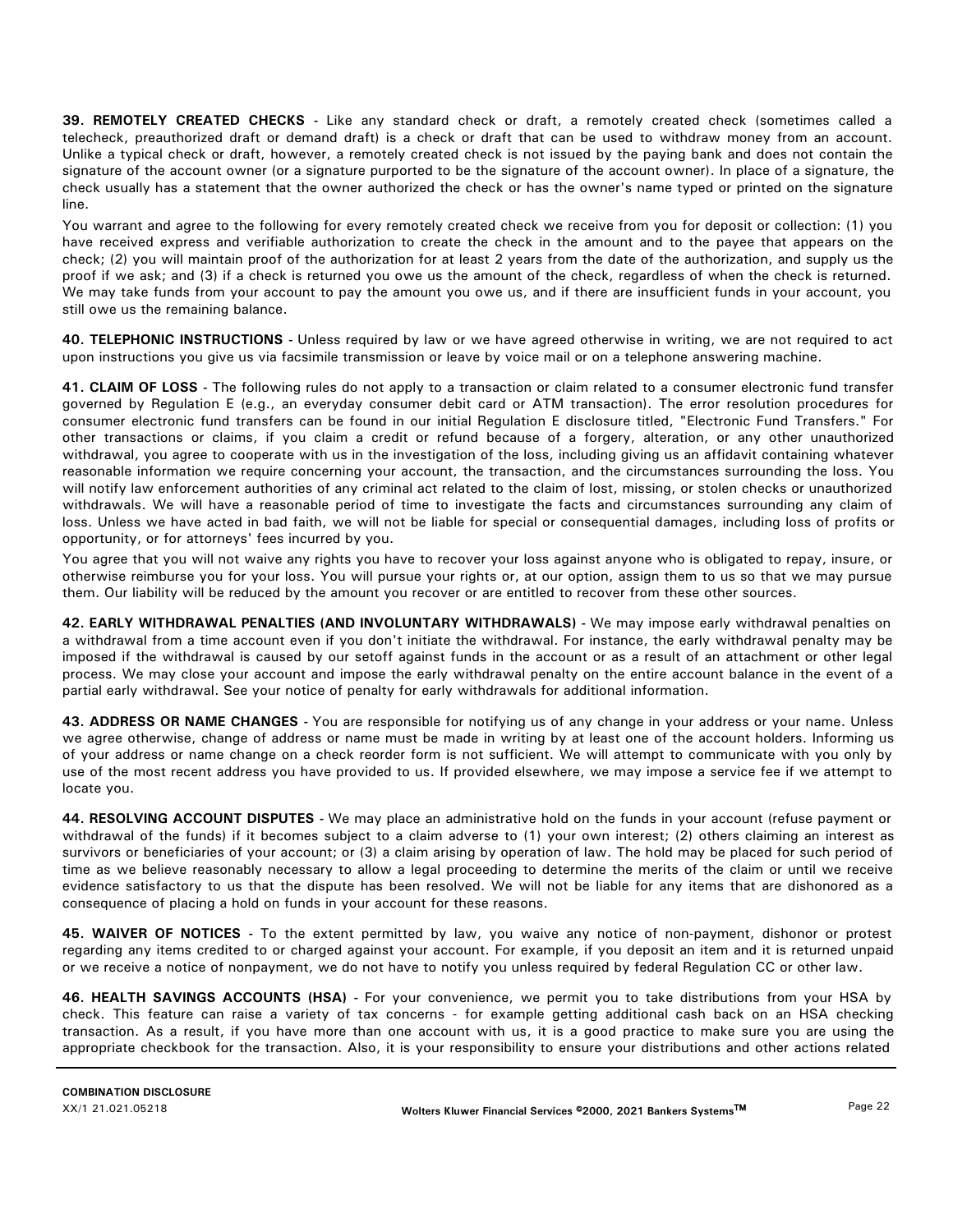to the HSA comply with the law, including federal tax law. As always, we recommend consulting a legal or tax professional if you have any questions about managing your HSA. The terms of this agreement are intended to work in conjunction with the HSA Agreement provided to you earlier. In the event of a conflict, the terms of the HSA Agreement control. You understand that your HSA is intended to be used for payment of qualified medical expenses. It is your responsibility to satisfy any tax liability resulting from use of your HSA for any purpose other than payment or reimbursement of qualified medical expenses. We do not monitor the purpose of any transaction to or from your HSA. Nor are we responsible for ensuring your eligibility for making contributions or ensuring withdrawals are used for payment or reimbursement of qualified medical expenses. Refer to your HSA Agreement for more information relating to the use of your HSA.

**47. UNLAWFUL INTERNET GAMBLING NOTICE -** Restricted transactions as defined in Federal Reserve Regulation GG are prohibited from being processed through this account or relationship. Restricted transactions generally include, but are not limited to, those in which credit, electronic fund transfers, checks, or drafts are knowingly accepted by gambling businesses in connection with the participation by others in unlawful Internet gambling.

**48. ACH AND WIRE TRANSFERS -** This agreement is subject to Article 4A of the Uniform Commercial Code - Fund Transfers as adopted in the state in which you have your account with us. If you originate a fund transfer and you identify by name and number a beneficiary financial institution, an intermediary financial institution or a beneficiary, we and every receiving or beneficiary financial institution may rely on the identifying number to make payment. We may rely on the number even if it identifies a financial institution, person or account other than the one named. You agree to be bound by automated clearing house association rules. These rules provide, among other things, that payments made to you, or originated by you, are provisional until final settlement is made through a Federal Reserve Bank or payment is otherwise made as provided in Article 4A-403(a) of the Uniform Commercial Code. If we do not receive such payment, we are entitled to a refund from you in the amount credited to your account and the party originating such payment will not be considered to have paid the amount so credited. Credit entries may be made by ACH. If we receive a payment order to credit an account you have with us by wire or ACH, we are not required to give you any notice of the payment order or credit.

**49. INTERNATIONAL ACH TRANSACTIONS -** Financial institutions are required by law to scrutinize or verify any international ACH transaction (IAT) that they receive against the Specially Designated Nationals (SDN) list of the Office of Foreign Assets Control (OFAC). This action may, from time to time, cause us to temporarily suspend processing of an IAT and potentially affect the settlement and/or availability of such payments.

# **50. QUESTIONS AND ANSWERS ABOUT CHECKING ACCOUNTS -** Q. CAN YOUR CHECKING ACCOUNT BE CLOSED FOR MISUSE?

A. Yes. There is a provision in Minnesota law that permits financial institutions to close accounts due to overdrafts or NSF checks. Policies vary among financial institutions as to when an account will be closed for misuse. Closure usually requires 30 days written notice. However, when an account is in an overdraft position or the financial institution has reason to believe funds will not be collectible, immediate closing may take place.

Should your account be closed for NSF activity, Minnesota law prohibits any financial institution from opening a checking account for you for one year. Many financial institutions have set internal policies that expand the period of time to 5 years. All financial institutions are required to verify whether or not you have had an account closed in the last year every time you apply for a new account.

Protect your checking account privileges. Always make sure that there are funds available in your account when you write a check and reconcile your account monthly. Maintaining an existing checking account is a lot easier than trying to go without an account.

# Q. SHOULD YOU GIVE OUT YOUR CHECKING ACCOUNT NUMBER?

A. No. In the financial institution industry, there is an instrument called a "sight draft." A sight draft looks like a check but does not require a signature. It is payable immediately. Sight drafts have become one of the most common forms of fraud involving consumers. Once a criminal has your account number, they prepare a sight draft and run it through the clearing system for checks. The funds are out of your account before you are even aware of it and if you don't balance your account on a regular basis, you won't be aware of it. If you furnish the account number to a telemarketer, the case can be made that it was an authorized transaction. Never give your account number out over the telephone.

# Q. WHEN CAN YOUR FINANCIAL INSTITUTION GIVE INFORMATION ABOUT YOUR ACCOUNT TO OTHERS?

A. From time to time, your financial institution may release the information necessary to inform you of new products or services. Other times, the financial institution may be legally required to release information. If your account is closed due to misuse on your part, the financial institution may be required to report that to a credit bureau. Other examples include: